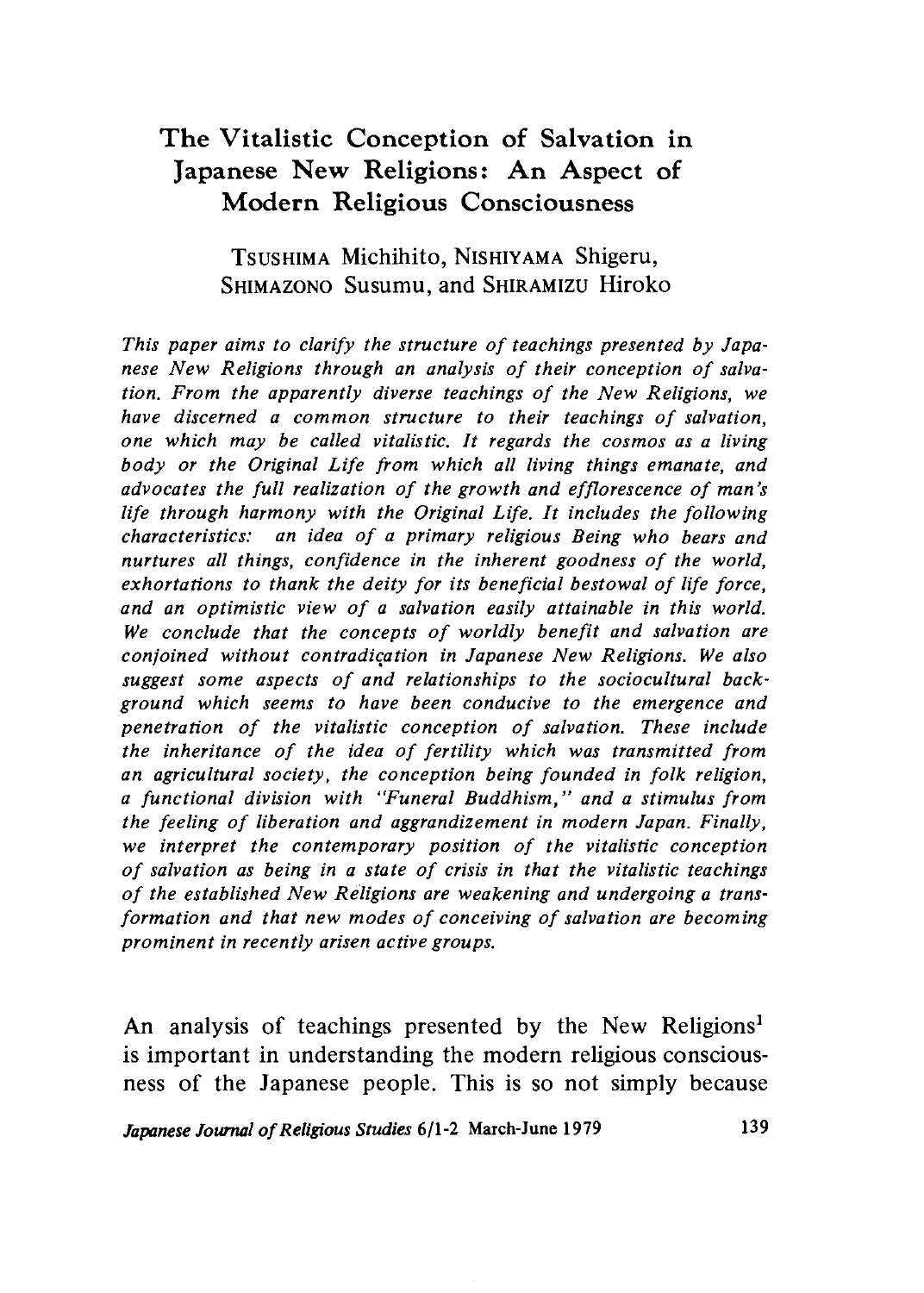the number of members of the New Religions is large, but also because their religious outlook can be regarded as a systematic expression of the unarticulated religious consciousness of the Japanese people. This is especially true with respect to the New Religions' conception of salvation, for these views have had a great impact, even superseding Buddhism as the , predominant religious influence in this regard. This paper aims to clarify the structure underlying the views of salvation presented by the New Religions.

The teachings and organizational bodies of the various New Religions seem, at first glance, highly diverse. Some have been classified as Buddhist, while others have had Shinto origins attributed to them. Thus the teachings of New Religions seem to derive from absolutely different traditions. Moreover, as between those groups founded before the Meiji Restoration (1868) and those founded after World War II, the differences seem great. These classifications, however, fail to recognize what is common to these groups. We shall argue that there is a common underlying structure to the teachings of the various New Religions. This is mainly due to the fact that they have arisen from the same religious base, namely, what is called folk religion, and that in the process of forming their respective teachings they have, for the most part, been influenced not by the doctrines of established religions but by folk religion or the teachings of other New Religions. Especially when dealing with the structure of the views of salvation the similarities become remarkable. \_\_\_\_

1. We define "New Religion" as any religious movement originated by the people themselves independent of the tradition of established religions around and after the mid-nineteenth century in Japan.

We use the term "teachings" not in its narrow meaning as a systematically formulated set of doctrines, but in its broad meaning as generally accepted religious views which may or may not be formally written down.

The authors of this paper constitute Study Group A of the Shukyo Shakaigaku Kenkyūkai [Association for the Study of Religion and Society].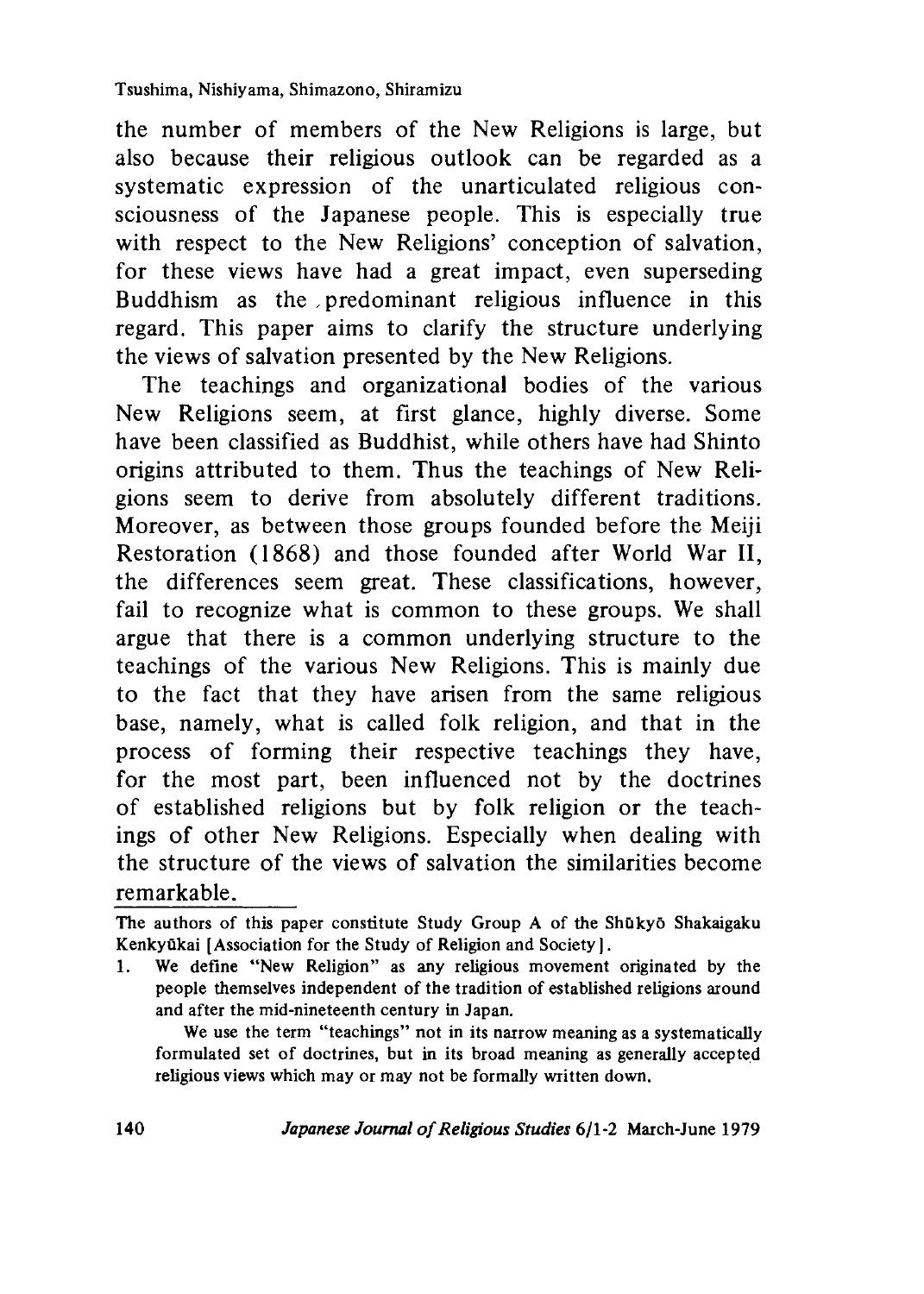Hitherto, the views of salvation in the New Religions have not been studied adequately, primarily because it was usually thought that the religious goal of the New Religions was only to acquire worldly benefit *{genzeriyaku),* and that this goal had nothing to do with salvation. Though it is true that most New Religions are interested in worldly benefit, the problem is that this aspect has been overemphasized. At the same time the concept of worldly benefit has been counterposed to the concept of salvation. From this point of view, salvation is supposed to be spiritual, transcendent, universalistic, this-world denying, and to require the total commitment of followers. And because the concept of worldly benefit is materialistic, human-centered, particularistic, instrumental, this-world affirming and requires only partial or temporary commitment, New Religions have been considered to have no concept of salvation. Moreover, even when the salvational aspect in the New Religions has been recognized, the relationship between worldly benefit and salvation has not been considered — with the result that the New Religions have been viewed as containing a curious blend of contradictory religious objectives.<sup>2</sup> This attitude, which tends to use polarizing concepts such as religion vs. magic and value-oriented rationality vs. goal-oriented rationality, discloses the deeply-rooted bias of a modem culture

2. B. Wilson's typology of religious movements may be instructive in this connection. Among seven types of "responses to the world" or conceptions of salvation, he includes two types which are chiefly interested in worldly benefit as well as salvation. He calls them the thaumaturgist and manipulationist types and includes most of the Japanese New Religions in these categories. He thus attempts to relate worldly benefit to salvation, although the results are not very successful. While his presupposition seems to be that salvation is a way to overcome "the world" which is evil, at the same time he admits that the thaumaturgist and manipulationist types do not regard "the world" as evil. Because he does not seem to be aware that his presuppositions about salvation and worldly benefit are contradictory, we are left with the impression that in these two types of religious movements, there exists an anomalous combination of two contradictory religious objectives.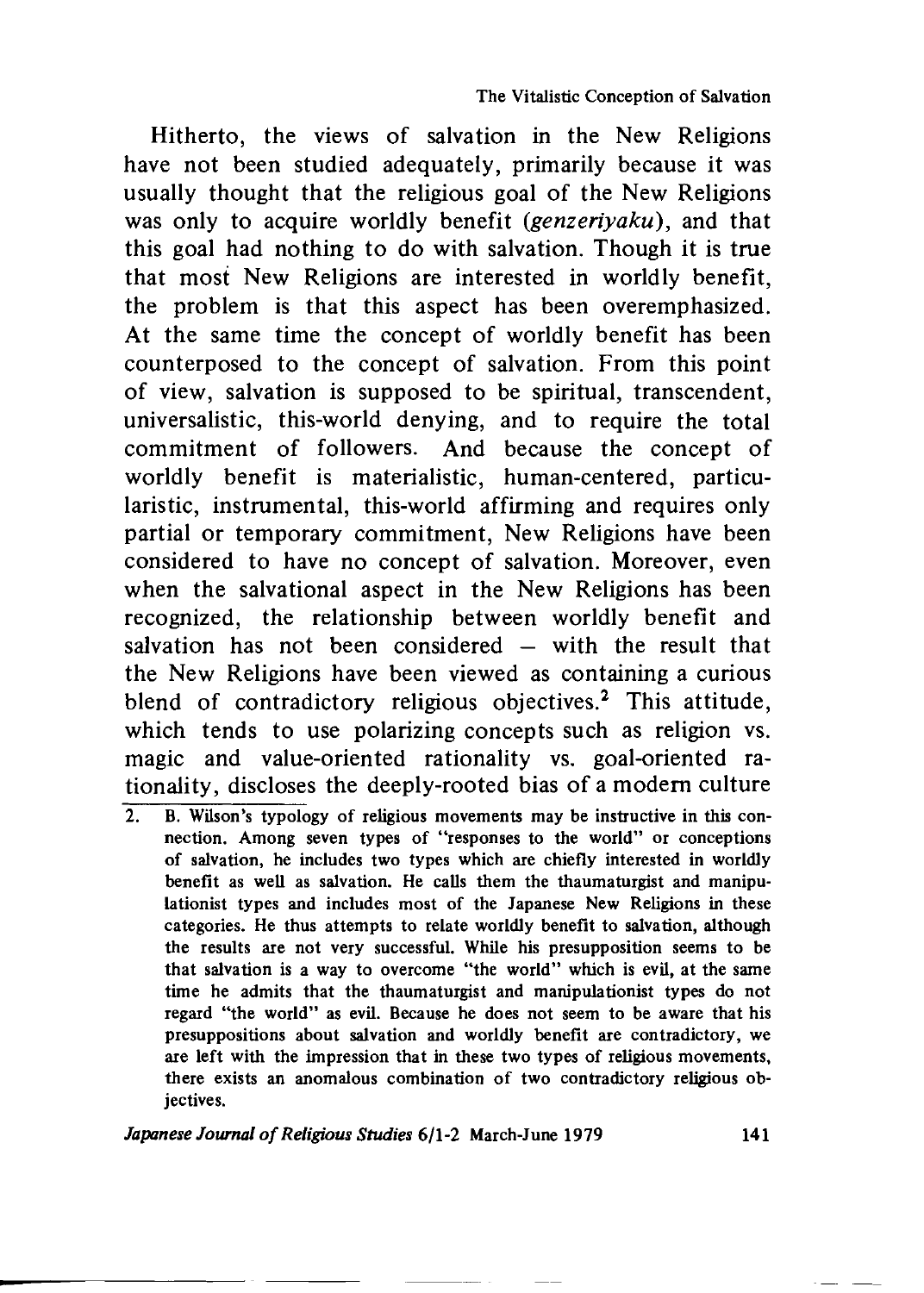#### Tsushima, Nishiyama, Shimazono, Shiramizu

which has been heavily influenced by Christianity and other historical religions. To understand the concept of salvation in the New Religions, this bias must be removed, and a fresh approach, open to their religious outlook, must be adopted. What is meant by salvation in a particular religion must be considered in the context of its total religious outlook. Thus with regard to the New Religions, it is important to have a deeper understanding of the overall structure of their teachings. With this, the relationship between worldly benefit and salvation within the New Religions will become clear.

# THE VITALISTIC CONCEPTION OF SALVATION

We have suggested that the teachings of the New Religions have an identical structure despite multifarious forms of expression. In order to elucidate this structure we shall investigate what we call the vitalistic conception of salvation, because what integrates the teachings as a whole and characterizes a believer's view of salvation is the concept of life force. In this section we shall analyze and discuss the vitalistic conception of salvation from eight different viewpoints.3

*1 . The essence of the cosmos.* The characteristics of a vitalistic conception of salvation can be observed in the way in which the universe, the world, nature, and the essence of all things are perceived. The cosmos is regarded as a living body or a life force with eternal fertility. Sometimes it is perceived as a deity. In the latter case, the deity is looked on both as the source from which all life emanates and the source which nurtures all life. Thus even when the

<sup>3.</sup> The groups we refer to are Kurozumikyo, Konkokyo, Tenrikyo, Omoto, Reiyukai, Seicho no Ie, Rissho Kosei-kai, P L Kyodan, Soka Gakkai, Sekai Kyūseikyō, and Tenshō Kōtai Jingūkyō. Our criteria for inclusion were two: (1) that they have a fairly large following, or (2) that their teachings have considerable influence and/or originality. Finally, we sought to arrive at a good representation of groups as far as historical period of origin was concerned.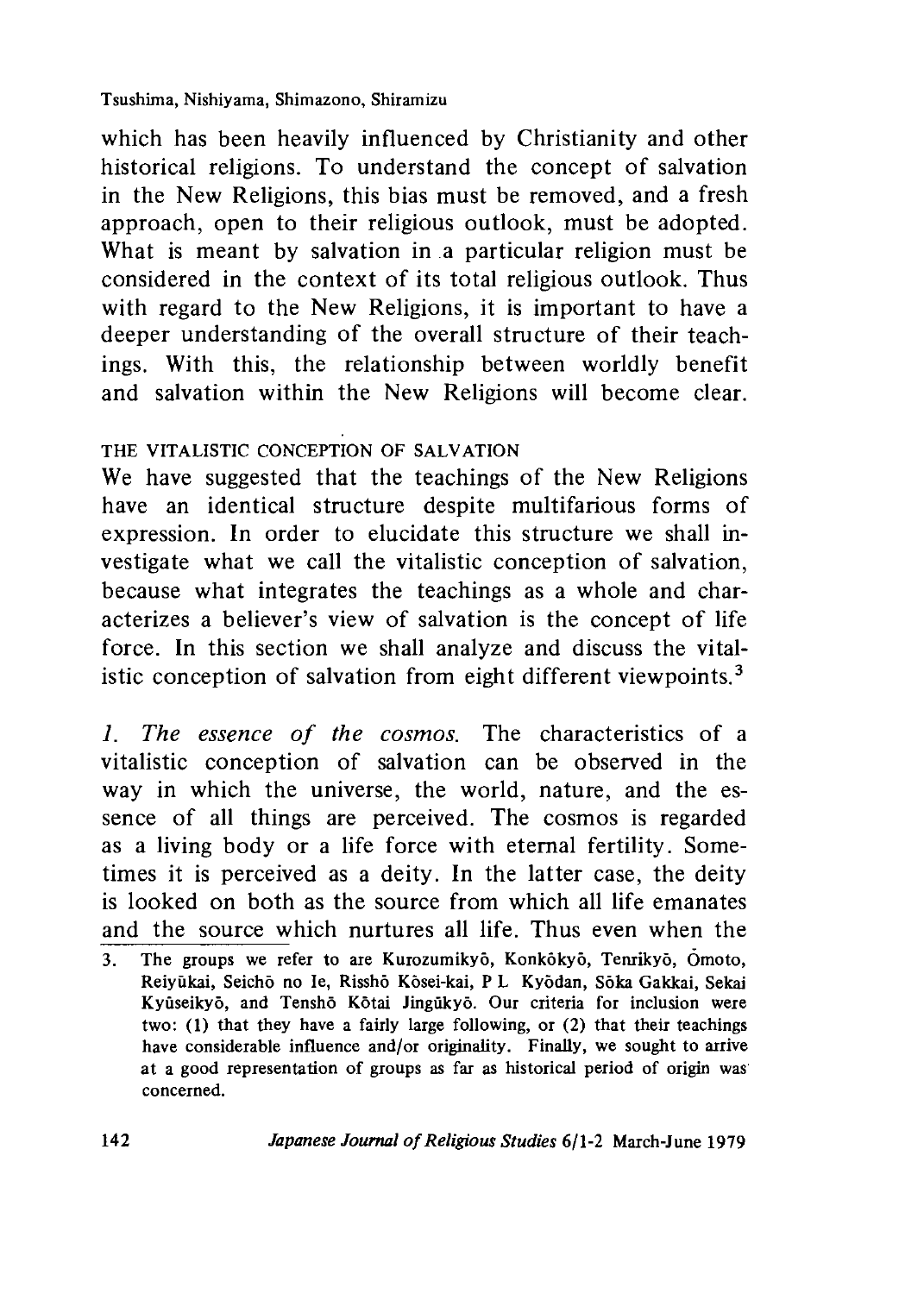cosmos is thought to be a deity, there is consistency with the view that "the cosmos is life." In this way, the whole universe is grasped as one living body. And from this stems the notion that all things are harmonious, interdependent, mutually sympathetic, and constantly growing. From the standpoint of each component of the cosmos, especially that of human beings, the universe or the world is seen as the source from which all living things spring. Hence, the universe will also be imaged as a beneficial and gracious entity which gives each individual being eternal and ultimate life.

Of course, each of the New Religions employs this cosmology with a different degree of emphasis. While groups like Kurozumikyō, Seichō no Ie, Risshō Kōsei-kai, P L Kyodan, Sekai Kyuseikyo, and Soka Gakkai place a great deal of emphasis on these views, groups such as Reiyukai attach little importance to the notion that "the cosmos is life." One reason for the lesser emphasis in Reivukai is that the idea of harmonious interdependency of life is regarded particularistically as pertaining to relations between an individual and his ancestors. Therefore, a wider view which encompasses the whole cosmos and inquires about the ultimate source of life is weak. In the case of those groups which await the millennium, for example, Omoto and Tenshō Kōtai Jingukyo in their early periods, the dark side of the world is stressed, and consequently the concept of vitalism is muted. The concept survives, however, in their portrayal of the coming world. Finally, in other groups like Tenrikyo and Konkōkyō where the concept of the primary religious Being is personified, the vitalistic cosmology tends to be absorbed into the image of the ultimate deity and becomes less prominent. In these cases, the personified deity is identified as the source and the nurturer of life and the focus of attention shifts away from an impersonal cosmos.

2. *Primary religious Being.* Each of the New Religions *Japanese Journal of Religious Studies* 6/1-2 March-June 1979 143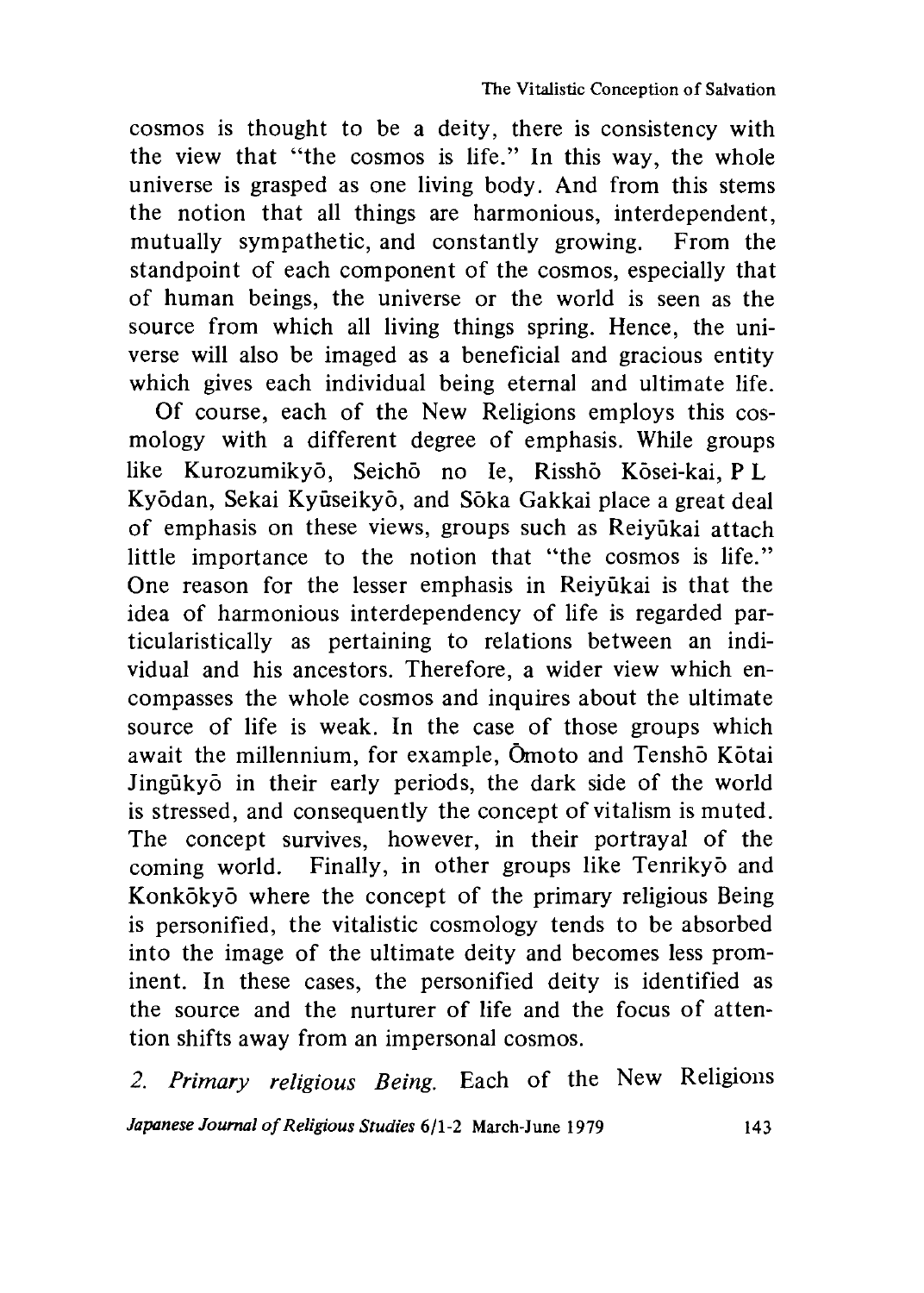believes in a universalistic primary religious Being which is placed at the core of their teachings, although the universalistic tendency is weak in Reivūkai. Despite the wide variety of names by which the various primary religious Beings are known, their characteristics and functions are remarkably similar. In the first place, they are considered to be the Original Life which bears and nurtures all living things. Moreover, they are perceived as "the Great Life" *(daiseimei)* of the universe, to which all living things are returned and unified. Concerning the creation of all things by a Being, the New Religions do not consider it to be a process wherein things are manufactured from materials, but see it, rather, as the consequence either of spontaneous germination from the Being or reproduction through sexual means. The Tenrikyo creation myth, *Doroumikoki,* is the best example, as it is heavily colored by the image of fertility. The religious Being is thus thought of as a motherly being who affectionately nurtures all things, rather than controlling and ruling over them.

The Beings can be regarded as monotheistic and transcendent, existing outside all things since they produce them. In their nurturing function, however, they should also be recognized as pantheistic and immanent, omnipresent in all things and therefore providing an internal and undying life force. Finally, if we apprehend the religious Being as an ultimate savior, its function seems to be that of renewing the life force and enhancing it. In this sense, the salvation offered by the New Religions can be regarded as something that gives people the "benefit of life itself' *(seimeiriyaku)* rather than "worldly benefit" *(genzeiriyaku)*.

*3. Human nature.* Human beings, being a part of the universe, are naturally thought to have an existence deriving from and nurtured by the Original Life. The New Religions regard human beings either as separate bodies, children, and vessels, or as branch streams of the Original Life. In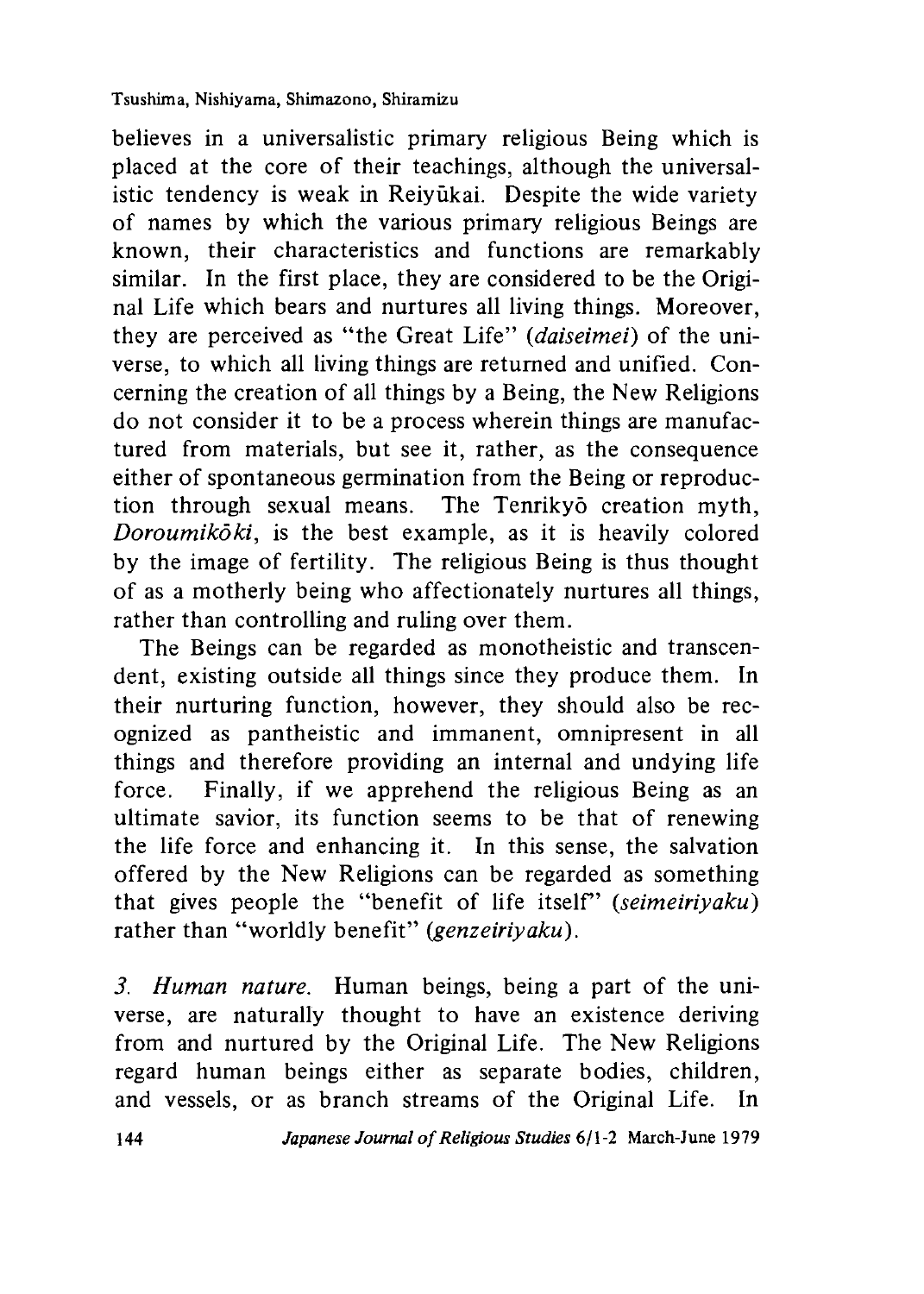all cases the human being is considered an individualized manifestation of the Original Life or an existence which has been endowed with this life force. Thus both the idea that human nature is divine, unpolluted, pure, and perfect, and the idea that human beings can return to or unite with the Original Life arise from the recognition of human beings partaking in or comprising a part of the divine life. The continuity between deity and man precludes the idea that human beings are inherently sinful or diseased. Moreover, because all men derive from a common Original Life, the equality of man is suggested in that they can relate to each other harmoniously, mutually united by their participation in the divine life. This idea of equality, in turn, is one of the grounds for a universalistic world view. Finally, it is stressed that human beings are "kept alive" *{ikasarete iru)* and nurtured by the gracious and infinite benefit of the Original Life and that they cannot exist independent of it. For this reason, the duty of man is to thank the Original Life and also to conform to the deity's will— which leads to the growth and efflorescence of human life.

*4. Life and death.* In sharp contrast to the this-worldly pessimism of the other-worldly oriented or emancipatory conceptions of salvation, the vitalistic conception of salvation promises salvation in the here and now, amidst the everyday activities of man. Thus it is the growth and the efflorescence of life in this world which is the focus of its attention — not something to be attained in a world after death. The result is that the fruits of salvation are happiness in everyday life, longevity, the prosperity of offspring, and the realization of "heaven on earth" *(chijo tengoku).*

The view of salvation notwithstanding, there are a variety of views concerning man's destiny after death. While Konkokyo shows almost no concern with this problem because death has nothing to do with the daily life of people in this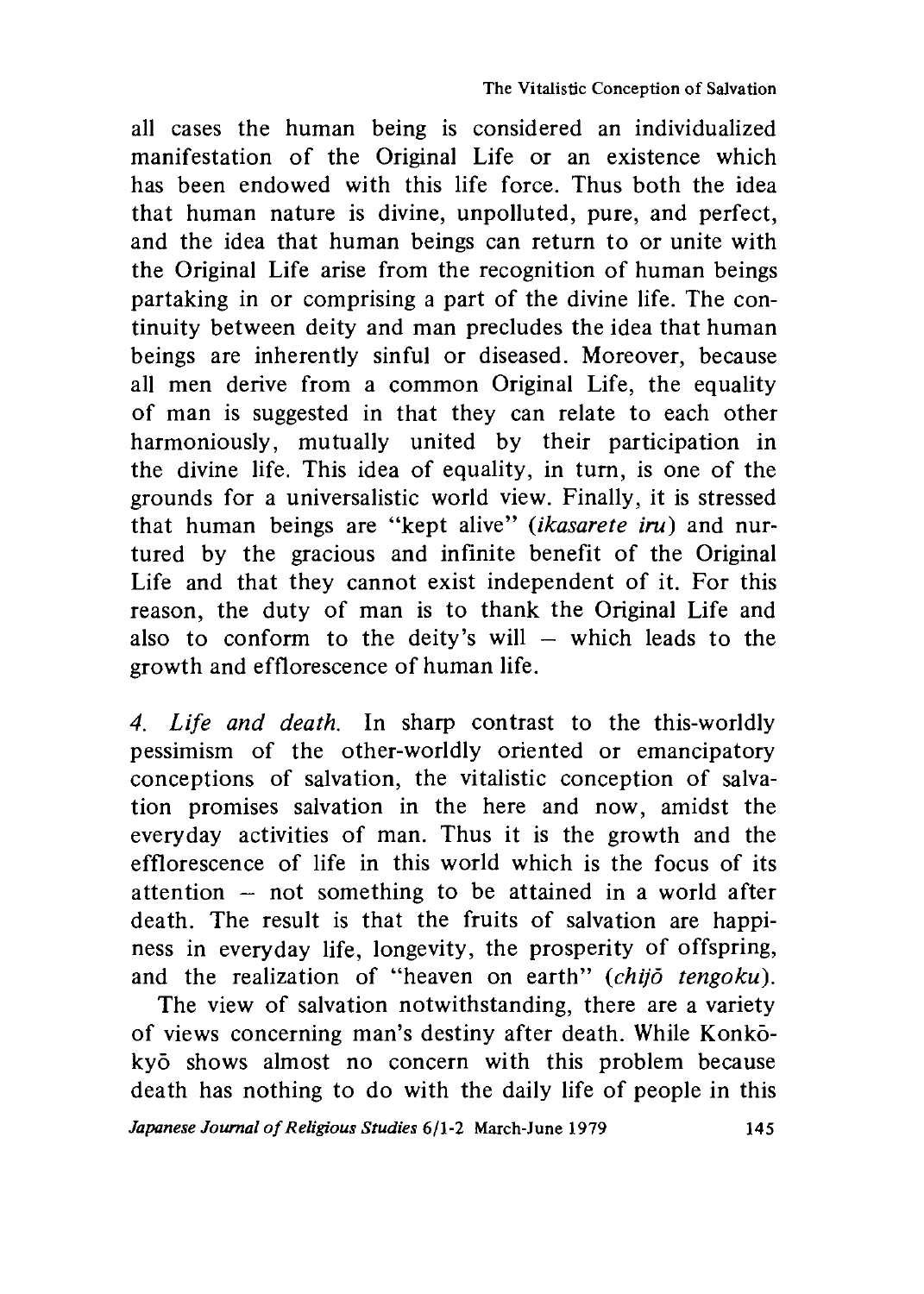world. Kurozumikyo denies death and insists that life is unending *(ikidoshi)*. Similarly Seicho no Ie and P L Kyodan profess the existence of an immortal soul which survives in unification with "the Great Life" after the death of the carnal body. Finally, Tenrikyō, Reiyūkai, Sōka Gakkai, and Tenshō Kōtai Jingūkyō all believe in the rebirth of human beings. From all the cases cited above, it is clear that far less value is placed on one's destiny after death than on life in this world. Moreover, it should be noted that for those groups that adhere to the idea of rebirth into this world, rebirth is tantamount to salvation. In this sense the views of the New Religions stand in marked contrast to the Buddhist conception of rebirth, which visualizes it as the prolongation of suffering in the present life. In addition, those groups which emphasize the holding of services for ancestors do so not in order to assure themselves and their ancestors of bliss in another world, but to enhance life in this world. "to make the rope of life thicker." Similarly their views about change differ from those of both Buddhism and Christianity which stress the "impermanence" or "temporality" of earthly existence, for the New Religions optimistically accept change as the process through which the energy of the Original Life constantly reasserts itself toward unlimited growth.

*5. Evil and sin.* As in all religions, one of the most important concerns of the New Religions involves the dichotomization of two contrasting states of affairs. In the New Religions the polarization is formulated around the vitalistic idea. While the good or positive state is that in which the cosmos is vital and harmonious, the bad or negative state is one in which the cosmos and all things in it lose their vividness, where the power of growth weakens or the Original Life's potential for germination, growth, and efflorescence is stultified. The expressions which describe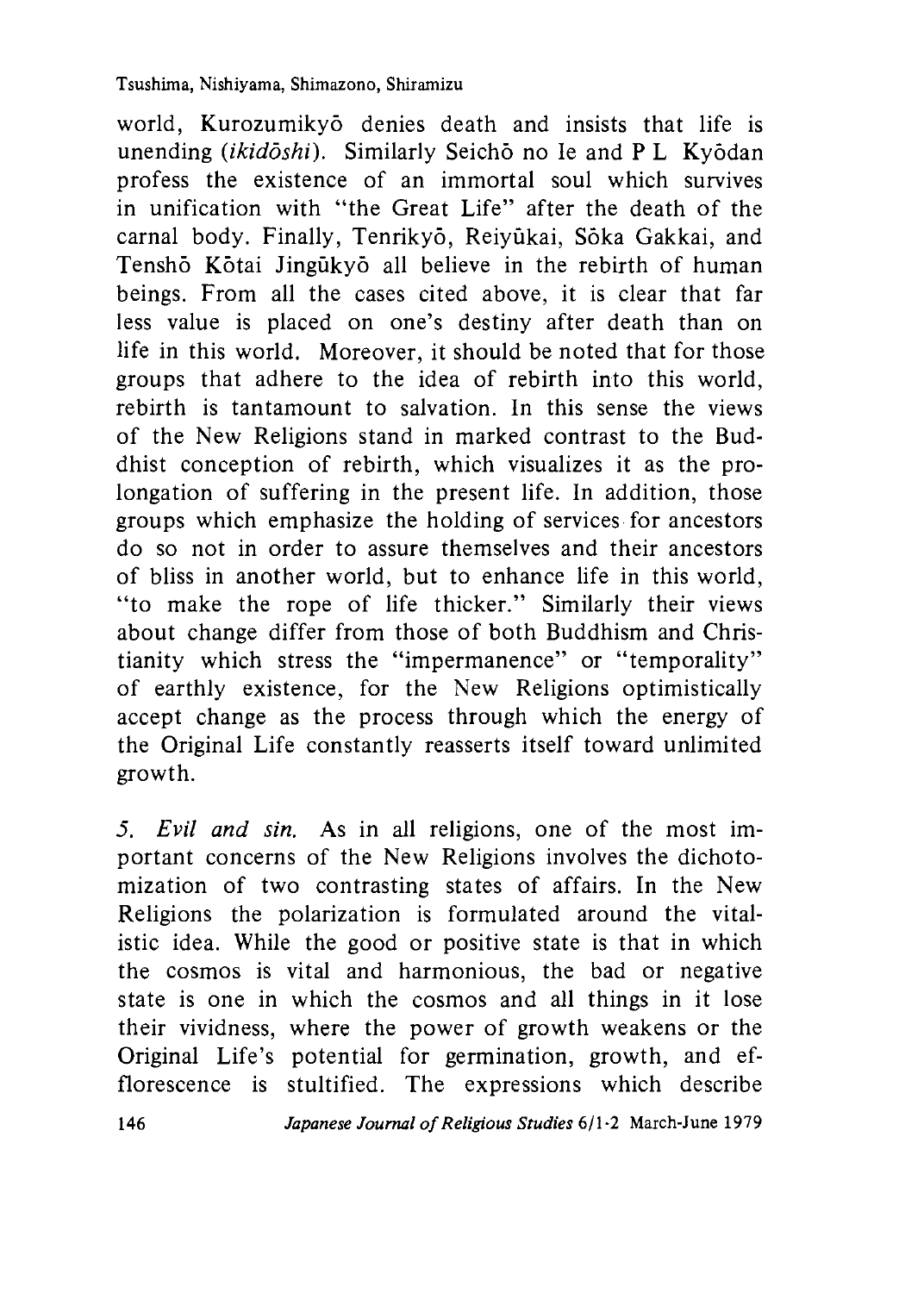the latter state, "poverty, sickness, and discord" *(hin-byōsd),* "gloom" *(inki),* "drooping life" *(shibonda seimei),* reflect the vitalistic concern.

The question of how the negative state comes to appear in a perfect world, originally filled with life force, can be explained in terms of man's relationship to the Original Life. If man forgets that he is "kept alive" through the benefit of the Original Life, the relation between them will be destroyed. He will be severed from the life force which sustains him, and consequently, he will be unable to realize the full potential of his life. In addition, there is a secondary explanation which may account for the unhappiness which appears to lie beyond the control of followers. This is the view that our fates are determined by acts committed in past lives, both our own and others'. (The Buddhist term is *innen* or "karmic connection.") This view rests on the presupposition that there is an inter- and intra-generational interdependency among all lives. This explanation thus derives from the primary explanation in that deviation from a proper relationship with Original Life in the past has an unavoidable impact on the present. This does not lead, however, to a fatalistic pessimism. Rather, the New Religions insist on the possibility of making a better life *(shukumei tenken)* through efforts in this world. Underlying the vitalistic view of salvation is an optimistic confidence in the possibility of restoring the originally unsullied vital state; and from this emanates the great energy needed to struggle against difficulties in the world as it now is.

*6. Means of salvation.* If the evil state is one in which the growth and efflorescence of the life force is obstructed by disharmony with Original Life, liberation from this situation can be attained by harmonizing and restoring a good relationship with it. To attain this, men must repent and recover a pure heart *(kokoro no irekae)* by ridding themselves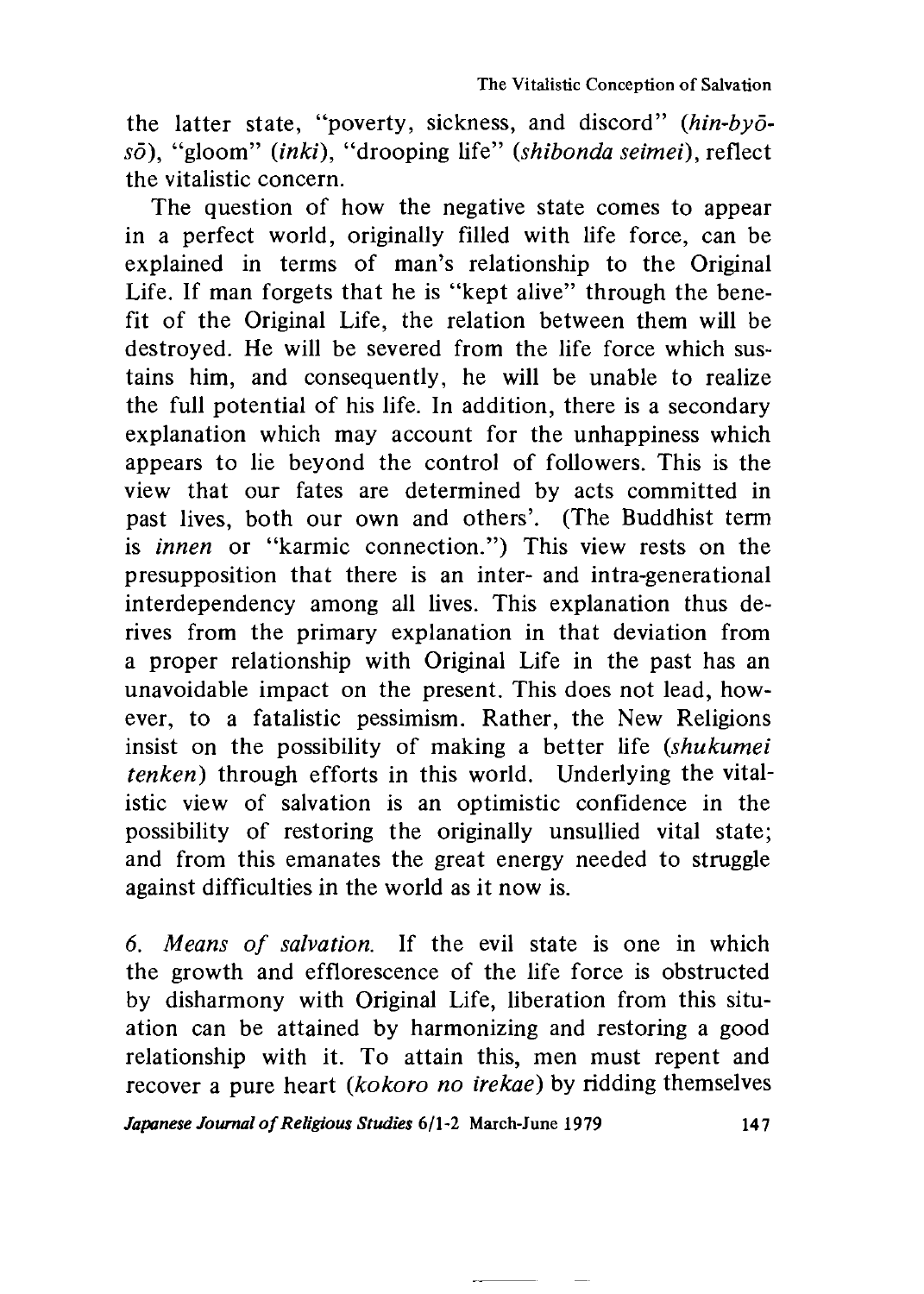of selfishness and renewing their feeling of gratitude for the benefit given by the Original Life. The specific norms and practices differ from group to group. Generally speaking, they all emphasize gratitude, sincerity, and honesty as the moral bases for daily life, but do not require rigorous physical self-denial. Since vitalism affirms a spontaneous natural lifestyle, it is incompatible with extreme asceticism. In addition to an emphasis on the maintenance of a general moral attitude in daily life, the New Religions have devised simple religious practices as direct and instantaneous means for the restoration of vitality. Through these practices, followers can at least momentarily, contact, have communication with, and finally become one with the Original Life.

7. *The saved state.* To return to the Original Life, to recover resonance with it, to realize fertility and vitality in one's own life, and to live joyfully in unity with and sharing in the happiness of the deity  $-$  these are the dominant and most common views of how the saved state can be attained. Although salvation is this-worldly and can be experienced bodily in the here and now, it can only be attained in the absolute realization of life force. Seemingly partial worldly benefits are thought to be concrete manifestations of the efflorescence of the life force and are therefore inseparable from the total conception of salvation. It should be added that the conception of the saved state also varies in that some groups (for example Tenrikyo, Omoto, etc.) emphasize the collective and joint realization of salvation, while others (such as Konkokyo, Seicho no Ie, P L Kyodan, etc.) are more concerned with the individual achievement of salvation. The former type reveals a heavy influence from village life, while the latter shows a greater influence from urban life.

*8. Founders.* Many of the founders of the Japanese New Religions are regarded not as mere instructors of new religious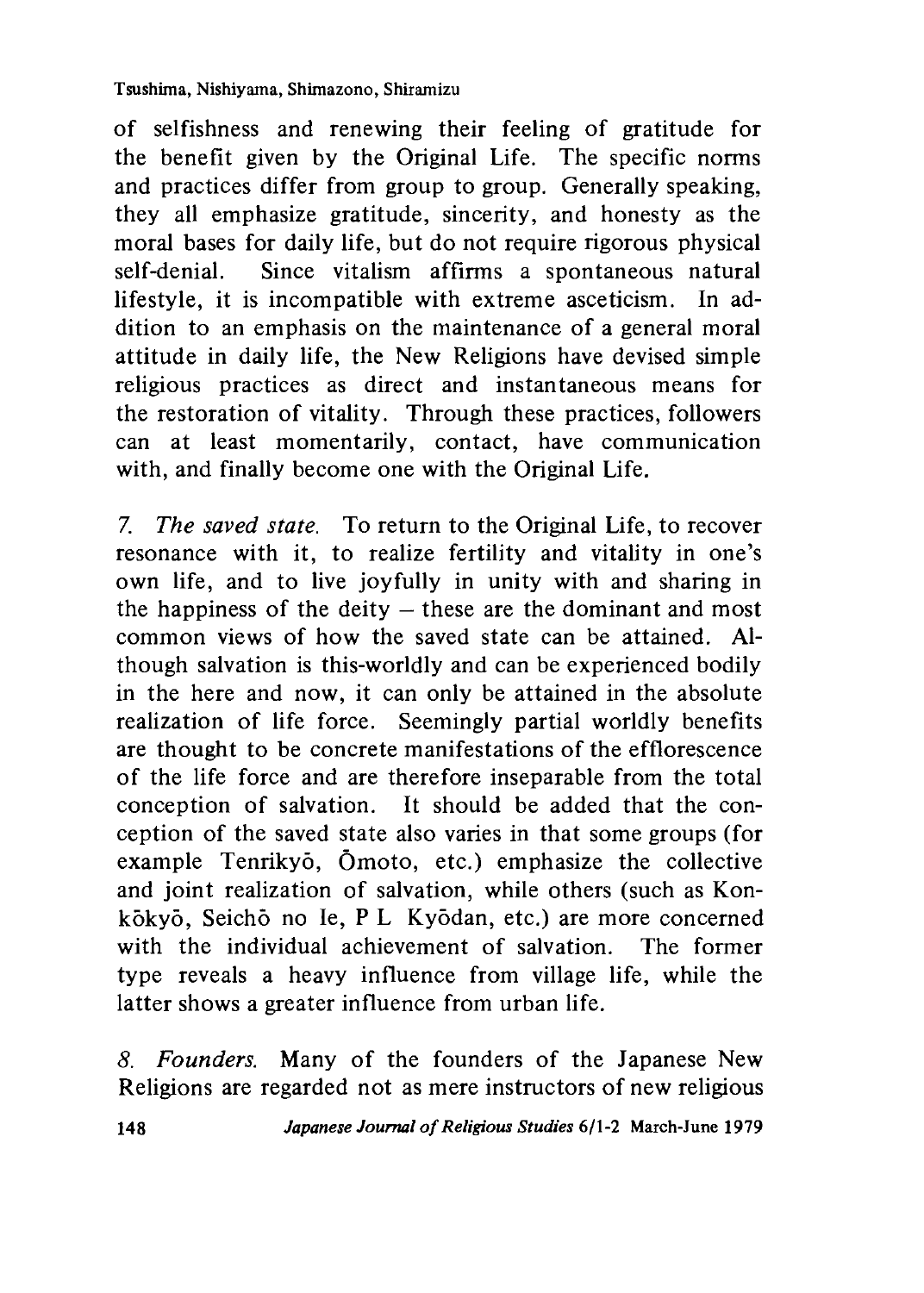truths or as religious leaders, but as "Living Gods." Each "Living God" claims that through some special experience, such as possession or mystical unification, the primary religious Being, the Original Life, has entered their bodies and is residing there, and that he or she is the only person who has been given the mission and the power to reveal the divine will for universal salvation. They act as if they were the ultimate media or outlets for the welling forth of Original Life, while followers regard them as the embodiment of this life and also the model for and proof of the saved state. Moreover, they are sometimes perceived as saviors, with little distinction made between them and the primary religious Being.<sup>4</sup>

As we shall discuss later, the conception of salvation outlined above is basically the product of an animistic mind. This does not mean, however, that the Japanese New Religions are at a primitive stage of religious consciousness or that they have no conception of salvation. An apparently naive vitalism is the foundation upon which is based the idea of a primary religious Being who is the savior, a general and inclusive explanation for the cause of suffering, and a fairly clear view of the saved state. Thus the New Religions are salvational and can elicit the total commitment of their followers. In this elaboration of the inextricable relationship between vitalism and salvation lies the uniqueness of the New Religions  $-$  a unique religiosity which could only have been achieved by the common people.

Thus far, we have yet to define concisely what is meant by the vitalistic conception of salvation. Toward this end some comparisons with the concepts of salvation held by other religions may be helpful. In this context we shall

<sup>4.</sup> In some groups, such as Soka Gakkai, which claim Buddhist origins, the notion that the leader is a "Living God" is not clearly stated. In practice, however, the attitude of followers in such groups toward their "Presidents" does not differ greatly from that of followers in other groups toward their "Living Gods."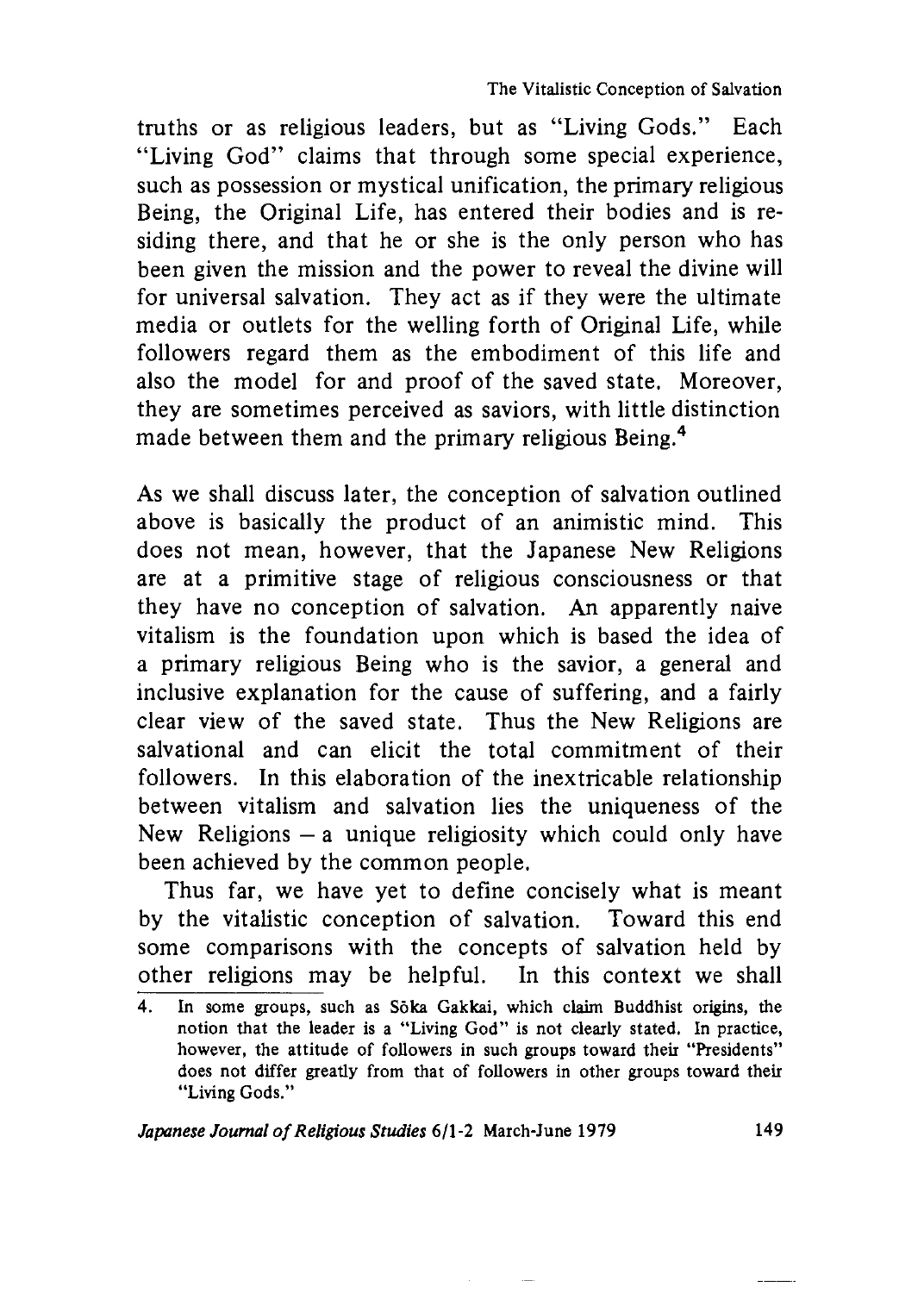analyze the other-worldly oriented soteriology of Christianity, on the one hand, and the emancipatory soteriology of Buddhism on the other. Firstly, because the New Religions profess that nature is blessed with the benefit of Original Life, nature is not thought to be spoiled by earthly imperfections; nor is it thought to be the stage for the endless repetition of illusory events. What man must do, then, is to be in resonance and harmony with nature. He need neither manipulate and control it nor detach himself from it. Secondly, "human nature," which includes the fulfilment of desires and pleasures, is affirmed as being a consequence of the benefit of the Original Life. It is not suppressed as "corporal pleasure," worldly passions *(bonno)*, or the root of sin and suffering. Thirdly, as for the ultimate religious Being, it is immanent in all living things and bears and nurtures them. It is, therefore, neither a transcendent ruler who deliberately creates and controls all things nor an abstract law which lies beyond the illusory events of this world. Finally, the ideal and the tarnished are not conceived in terms of a heavenly world ruled by spiritual principles as opposed to a mundane world ruled by physical principles. Nor is it expressed in terms of the state of nirvana which represents freedom from the suffering and distress of this world. Rather, what are polarized in the New Religions are the "vital world" wherein the life force develops endlessly and flourishes harmoniously, and the "gloomy world" which, obstructing the life force, has lost its vitality and harmony. Thus the New Religions believe that salvation can be realized in this world — not somewhere beyond it. And the proof of salvation lies in the increased activity of the life force. In addition, they are optimistic about the prospect of realizing salvation in this world since they do not regard evil and suffering as inherent in it.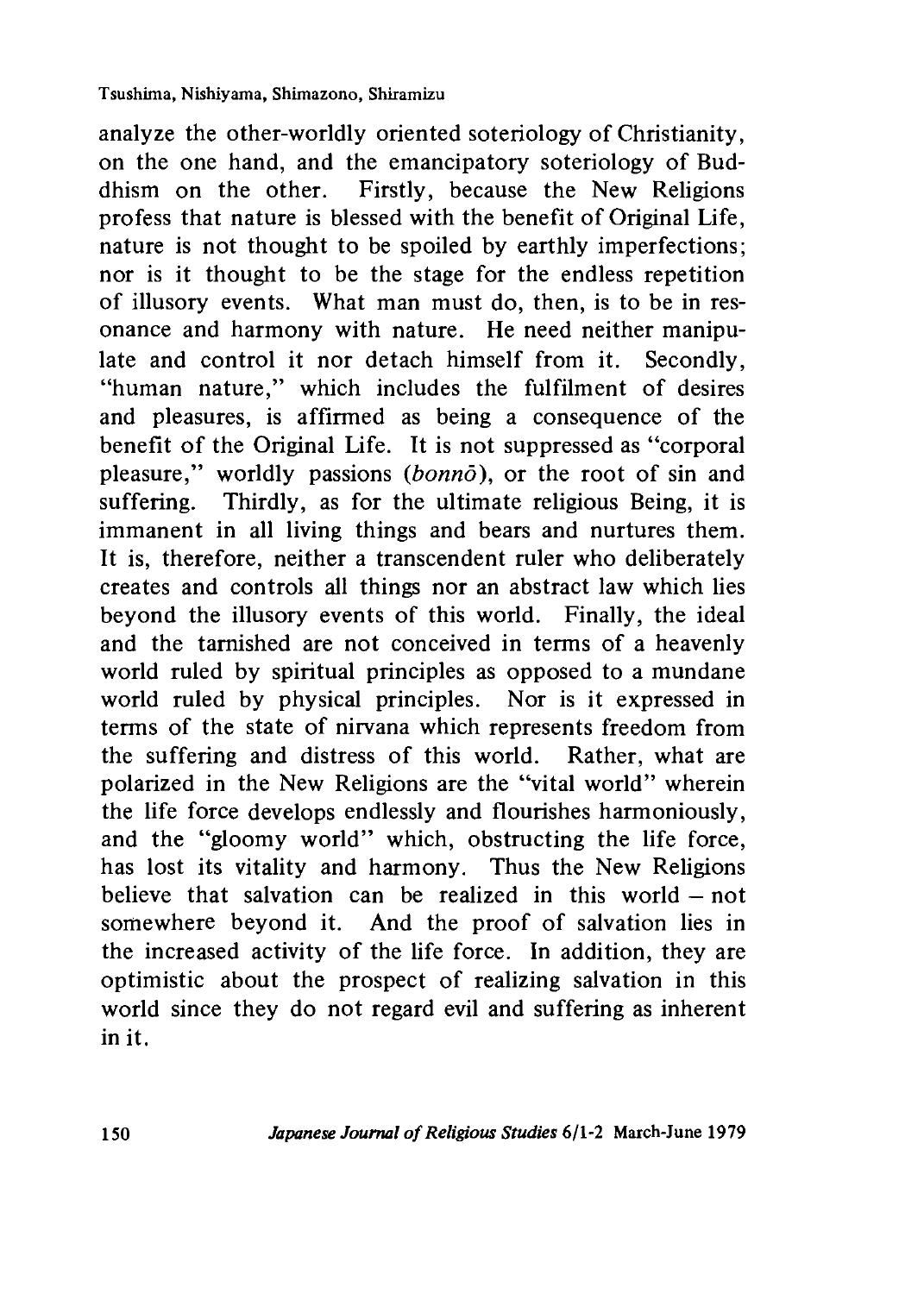### SOCIOCULTURAL BACKGROUND

Why was the vitalistic conception of salvation developed and accepted by so large a number of people in modern Japan? Space limitations prevent a full consideration of this problem, but we shall inquire into the sociocultural background of the New Religions, as this may provide some hints.

*1 . The cultural tradition of an agricultural society.* The religious consciousness of the Japanese people has been nursed in the cultural tradition of an agricultural society which even imported religions, like Buddhism, could not eliminate. The core of this tradition is the idea of fertility. Moreover, the belief in gods and spirits thought to bring fertility has been widespread in folk belief. In many villages seasonal rituals are held to supplicate fertility, and sometimes these rites are connected with the ideas of sex and reproduction. At the level of folk belief, however, the idea of a life force as the bringer of fertility and propagation has been vague and fragmented. The ideas of fertility and propagation were not associated with salvation, except in the minds of some Buddhist or Shinto scholars who were isolated from the religious consciousness of the people. Therefore, vitalism remained at the stage of an unconscious receptivity. The New Religions, most of which were founded by farmers or exfarmers, took up this receptivity and elaborated it to arrive at a systematically organized set of teachings on salvation.

*2. Foundations in folk religion.* The earlier New Religions, which for the first time developed the vitalistic conception of salvation, were not directly influenced by the traditional or imported established religions. The founders rarely learned these religions' doctrines or joined their organizational activities — and even if they did, this had little to do with their later religious activities. It was in the activities of folk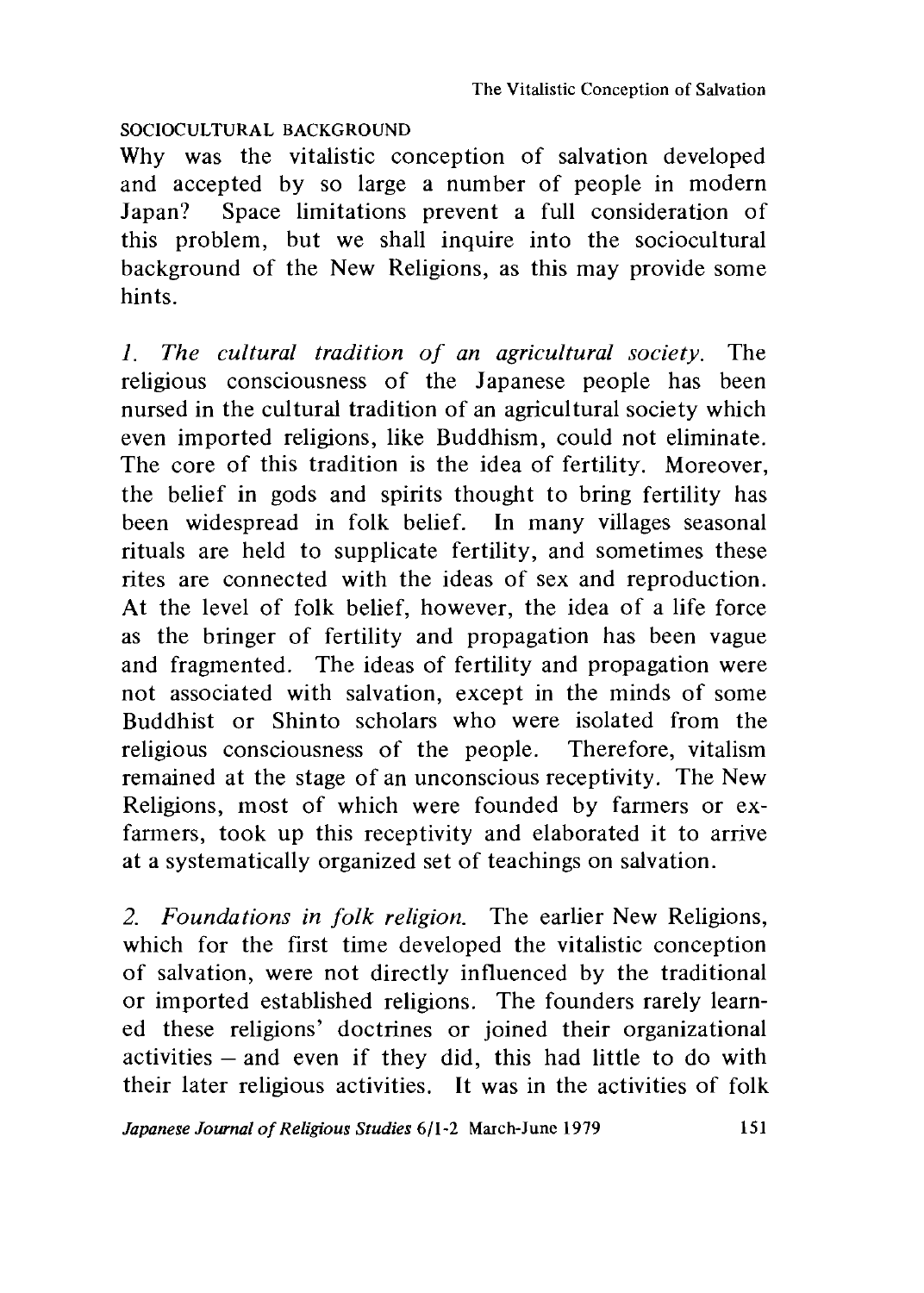religion led by semiprofessional and shamanistic religious practitioners that the founders acquired their religious experiences and deepened their faith. Most of the teachings and organizational devices of the New Religions can be regarded as developed forms of the loosely organized symbolism and the associations  $(k\bar{o})$  of folk religion.<sup>5</sup> Although this argument cannot be applied as strictly to groups founded in more recent times, it can nevertheless be said that they derive most of their teachings and the forms of their activities from folk religion or from other New Religions.<sup>6</sup> In addition, it should be noted that followers are usually converts from folk religion or other New Religions rather than from the traditional or imported established religions. Thus the established religions could only influence the New Religions indirectly, through the filter of folk religion, and this fact can at least account for the lack of the transcendent or thisworld denying aspect that remains characteristic of the traditional established religions.

3. Division of functions with "Funeral Buddhims." The penetration of Buddhism to the level of the common people (15-17th centuries) was accomplished through its association with rituals for the dead. Buddhism was more a religion which could assure one of bliss after death ( $\partial i\partial$ ) and a means by

<sup>5.</sup> In this paper we distinguish between "folk belief" and "folk religion." "Folk beliefs" are fragmentary and limited customary beliefs and rituals which work within limited narrow communities. "Folk religion" is a loosely organized system of beliefs and rituals directed by shamanistic, semiprofessional practitioners *(yarmbushi, sendatsu, oshi)* whose organizations, though loosely held together, extend beyond the confines of the small community. Of course we see different transitional forms between these two types.

<sup>6.</sup> Groups usually regarded as belonging to the Nichiren Buddhist tradition, such as Soka Gakkai and Rissho Kosei-kai, may be considered as based in traditional established religion. Even in these groups, however, most teachings and organizational devices derive from folk religion or other New Religions. For example, Rissho Kosei-kai's founder and co-founder started their religious careers as followers of a folk religion cult and Tenrikyo.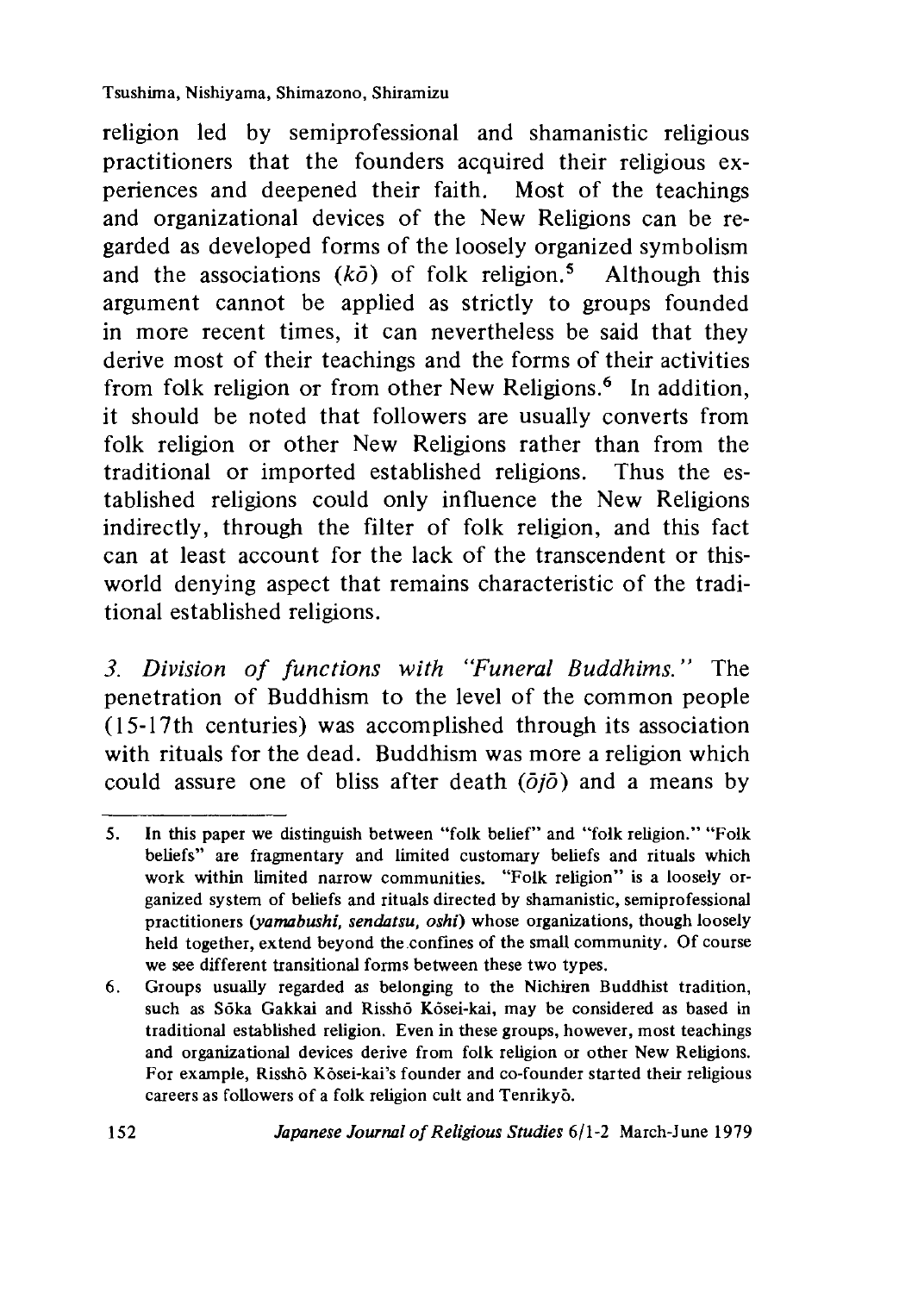which ancestors could be aided in finding permanent peace in the next world *(eko)* than a religion of ethical teachings for the present world. This tendency became more and more pronounced over time until Buddhism finally came to be called "Funeral Buddhism." Because the New Religions were not reform movements against Buddhism, but developments emerging from a folk religion which showed no concern for rituals for the dead, they were from the beginning interested neither in those rituals nor in salvation after death. Most of their followers, however, continued to perform the traditional Buddhist rituals for the dead. One example is that of a second or third son who moves from his village to a large city to obtain work. He might return home during the *Bon* festival and practice enthusiastically the Buddhist rituals for ancestors. But on going back to the city, he would feel no contradiction at being a follower of a New Religion whose only concern is with the problem of life, not death. Thus a kind of functional division has existed between the New Religions and Buddhism, making it possible for the New Religions to leave the problem of salvation after death to Buddhism. This has allowed the New Religions to devote themselves to the problem of life in this world and to develop the vitalistic conception of salvation.7

*4. Liberation from traditional authority.* In Japanese feudalism the social order was maintained through an authoritarian system of political control legitimated by the Confucian emphasis on observing a proper relationship between those of superordinate and subordinate status. In the process

<sup>7.</sup> This may seem to be inapplicable to Reivukai and groups which broke off from it, such as Risshō Kōsei-kai, for they emphasize ancestor veneration. Even in these cases, however, the aim of the practices for ancestors is not saJvation in the next world but worldly benefit and happiness. Moreover, most of the followers of these groups, in performing rituals for the dead, are led by traditional Buddhist priests. See also the section on "The vitalistic conception of salvation," point 2.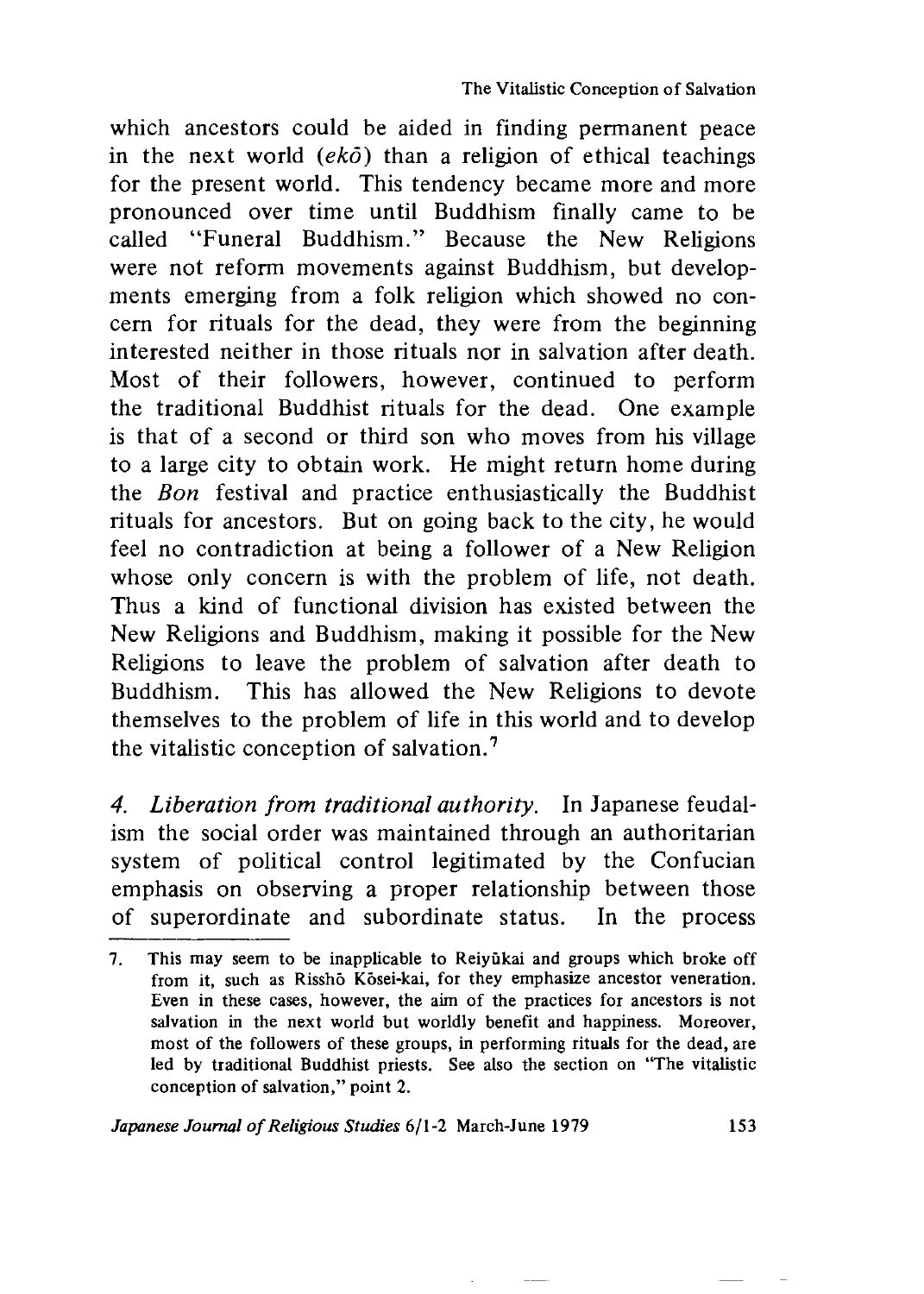of modernization, however, this authoritarian system was breached, and people came to feel it as unduly restrictive. As a result, they struggled with the system and were liberated. Through this struggle, the teachings and activities of the New Religions were devised. The teachings affirmed happiness in this world and the desire for it, and insisted on liberating the people from taboos and conventions thought to be barriers to the realization of happiness. Moreover, the New Religions advocated the equality of all people, affirmed the importance of women and youth, and offered them a role in the groups' activities. Also, ample opportunities for sensory pleasure in ritual, worship, and entertainment were allowed instead of insisting on ascetic self-denial. Finally they encouraged people to speak freely and to voice their own opinions in public. These ideas and activities indicate that the New Religions played an active role in the people's struggle with traditional authority and suggest that the vitalistic conception of salvation is an expression of the feeling that one has been freed and can achieve happiness in this world.

*5. The sense of being homeless and a compensatory sense of aggrandizement.* Industrialization deprived many people of their sense of bondedness to mother earth and to their rural communities as they streamed into the cities from their native villages. They lost the opportunity to share the joy of abundant harvest and to experience close relationships with fellow villagers, being forced, instead, to live poor and isolated lives as lower class urban dwellers. The New Religions provided new hopes and communities at that time; and a sense of rapidly increasing fortunes, aggrandizement, began to play an important and unique role in modern society. Though this sense of aggrandizement derived mainly from a general increase in wealth and a radical growth in the urban population, it had already been sensed by the founders of the earlier New Religions who had observed mass pilgrimages to such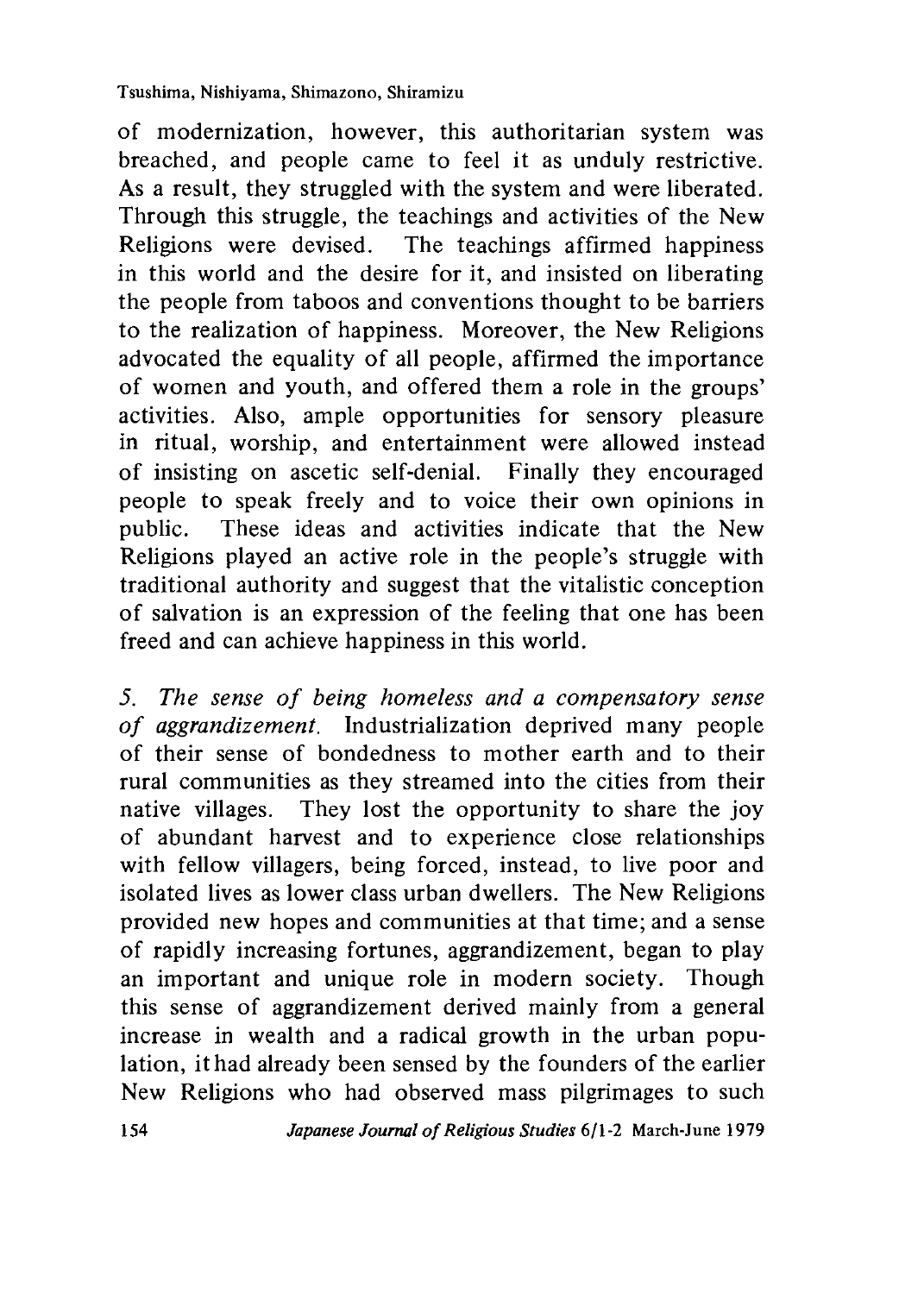sacred places as the Ise Shrine toward the end of the Tokugawa period (mid-nineteenth century). The New Religions stimulated this sense of aggrandizement, and many followers found encouragement enough to improve their living conditions. In the earliest stage of a movement the awareness of a rapid increase in the number of fellow followers may have enhanced the feeling, while at a later stage this sense was probably stimulated by the expansion of the organization. Organizational growth could be perceived through such indicators as the construction of a gigantic headquarters building, the holding of mass assemblies, and the distribution of colorful magazines. In addition, opportunities for raising one's status within the organization may have contributed to the sense of rapidly increasing fortunes. Several aspects of the vitalistic conception of salvation, especially the view of endlessly increasing life force, can be regarded as expressing the feeling of aggrandizement.

The five different features of the sociocultural background discussed above have been persistent factors during the onehundred years between the mid-19th century and the end of the period of "rapid economic growth" sometime around 1970. However, the period from around the second to the fifth decades of this century was one in which economic and political crises dampened the optimistic attitude described in 4 and *5,* In this period some groups, such as Omoto and Tenshō Kōtai Jingūkyō, departed from a strictly vitalistic conception of salvation. To our regret, lack of space precludes a discussion of this problem.

## CONTEMPORARY CRISIS

The vitalistic conception of salvation still prevails among active members of the Japanese New Religions. Nevertheless, the New Religions are undergoing a considerable transformation, and this is especially true in their higher echelons. More-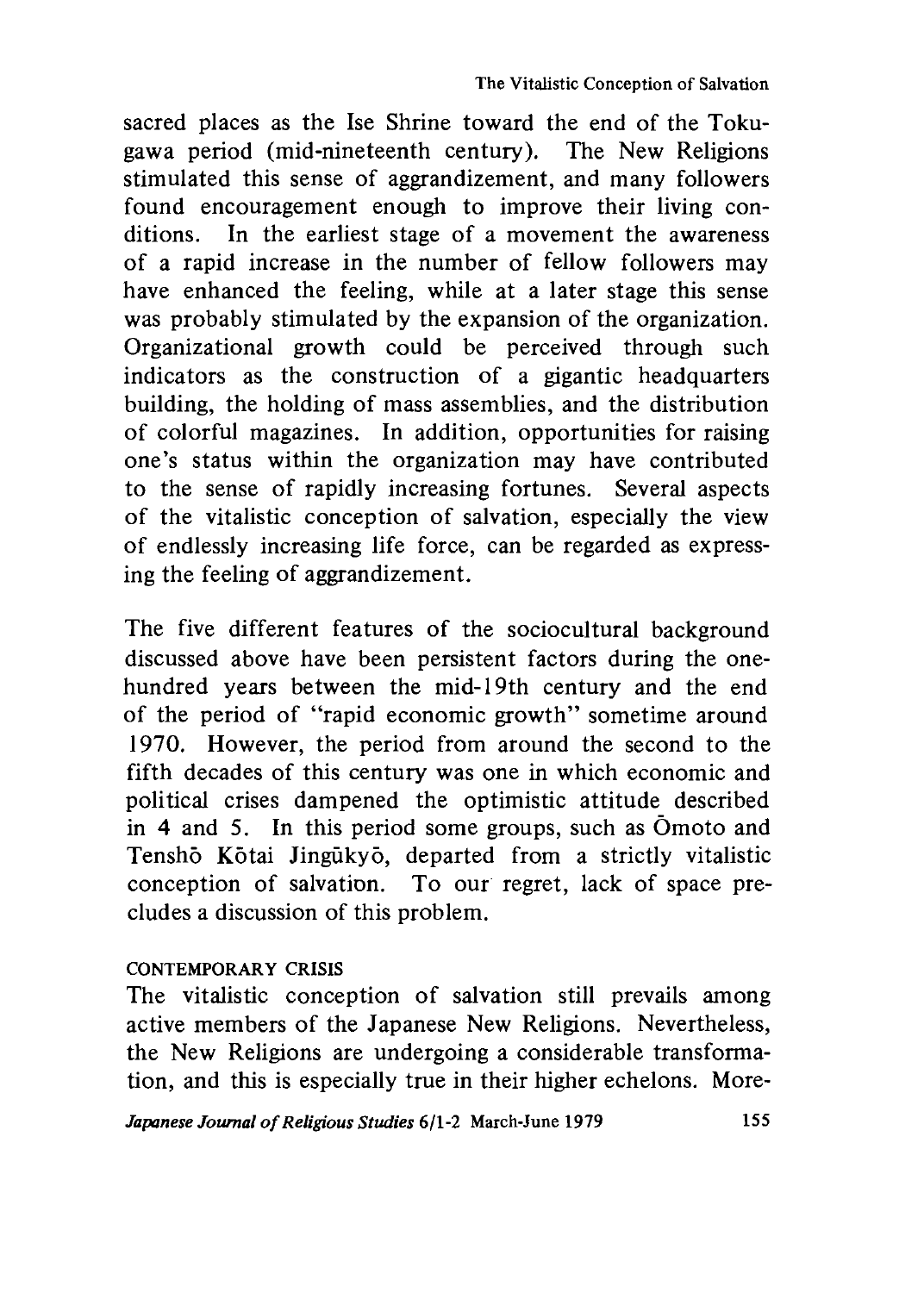over, in recent years it has become clear that the views of salvation held by some New Religions contain elements that do not accord with the vitalistic conception of salvation. These observations suggest the coming of a crisis in the popularity of the vitalistic conception of salvation. In the following, we shall give a general description of and also suggest some possible causes for the critical situation at hand.

*1 . Transformations of the vitalistic conception of salvation.* Partly because of institutionalization brought on by large organizations and partly because of changing social circumstances, the vitalistic conception of salvation has tended to weaken and become transformed. This tendency can be broken down into four types: Culturism, Expressionism, Moralism, and Social Reformism.

What is meant by Culturism is the tendency for New Religions to attempt to make their vitalistic conception of salvation more sophisticated by introducing up-to-date scientific knowledge or the theories of famous and widely recognized scholars. While this attempt adds scientific or philosophical plausibility to the teachings of the New Religions, it introduces abstract and theoretical arguments which have little to do with the religious needs and experiences of followers. The result has been a general weakening in the attractiveness of teachings such as those on how to achieve salvation. For example, Sōka Gakkai has with great effort gathered relevant information from the theory of elementary particles, space science, biochemistry, and psychoanalysis in order to lay the foundations of a scientific "theory of life." In so doing, they have given an air of refinement and authority to their teachings. Their original claim, however, that worldly benefit can be gained through mystical unification with the mandala, "the machine for making happiness" *(kofuku seizoki),* has receded into the background.

Expressionism is the tendency to place great emphasis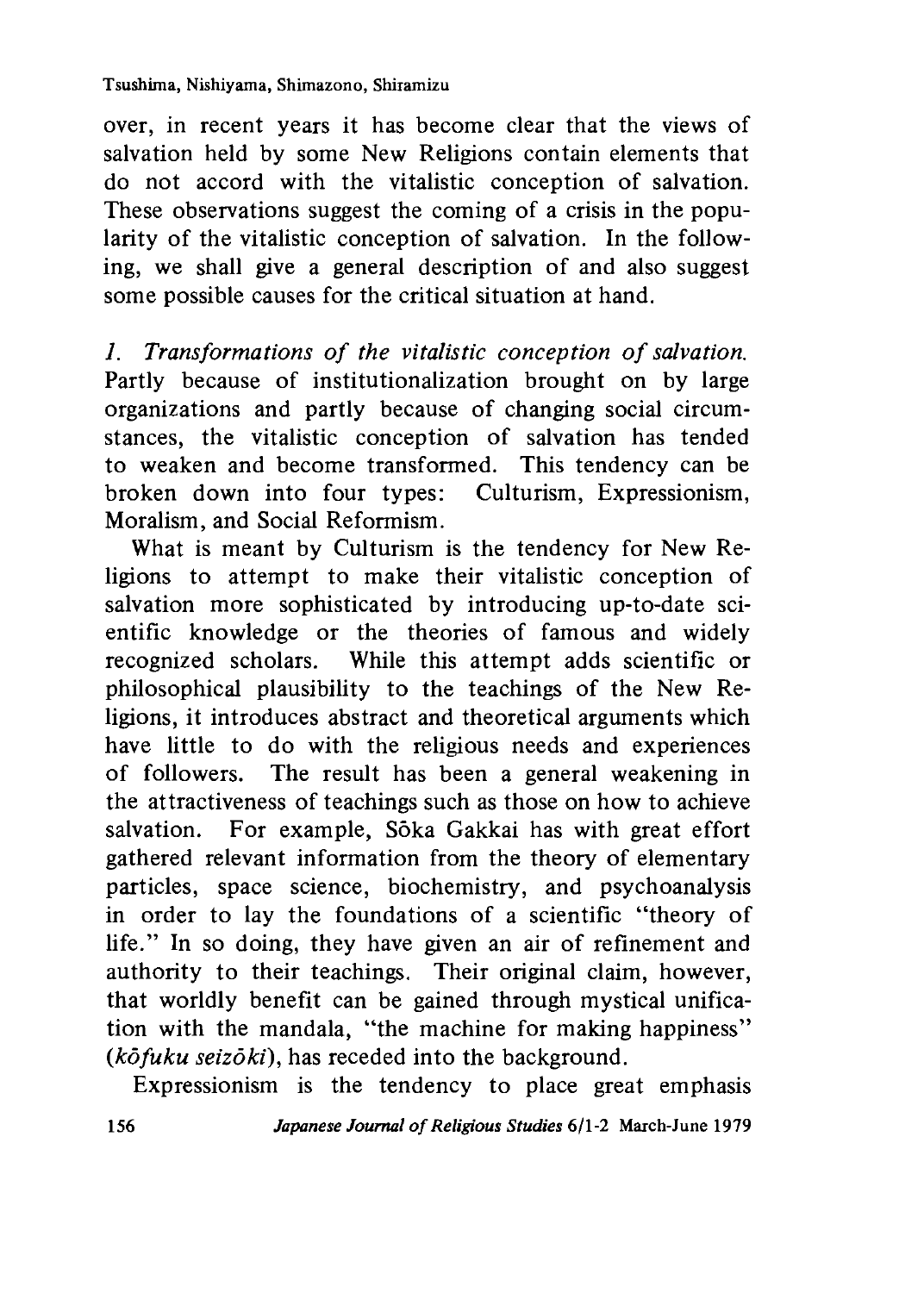on the expression of feelings through arts, music, dancing, and other amusements in group activities. Although this tendency has been used as an expedient to attract youth and integrate the group, it weakens the passion for salvation and diminishes the religiosity of the group as a whole. Reiyukai's "Inner Trip" campaign, which tries to respond to the demand of youth for group recreation, and Sōka Gakkai's cultural activities, such as its "Cultural Festival" and "Chorus Festival," can be cited as examples of this tendency toward Expressionism.

Moralism is the tendency to emphasize daily ethics and re flective self-criticism. Generally speaking, the vitalistic conception of salvation affirms the existence of human beings and requires neither rigorous asceticism nor thoroughgoing self-reflection; but present trends emphasizing self-denial and spiritual rigorism have become prominent. There are, of course, great differences in the degree of severity from group to group, from the quite mild Moralism of Rissho Kosei-kai to the strictness of Tensho Kotai Jingukyo.

Social Reformism is the tendency to encourage followers to participate in activities for alleged social reform and social services (voluntary activities). Engaging in these activities, people have far less opportunity to experience a feeling of unity with the Original Life than through activities, usually the search for personal worldly benefit, directly related to salvation. Thus Sōka Gakkai, in accordance with the "mass" welfare" policy put forward by its affiliated political party, the Komeito, has strengthened its advocacy of social reform measures and performed various social services in addition to launching a moderate peace movement. To cite another example, Risshō Kōsei-kai has given seminars on volunteer activities, launched its "Better Society Movement" for the purposes of assisting and cooperating with local communities, and organized the "World Conference on Religion and Peace."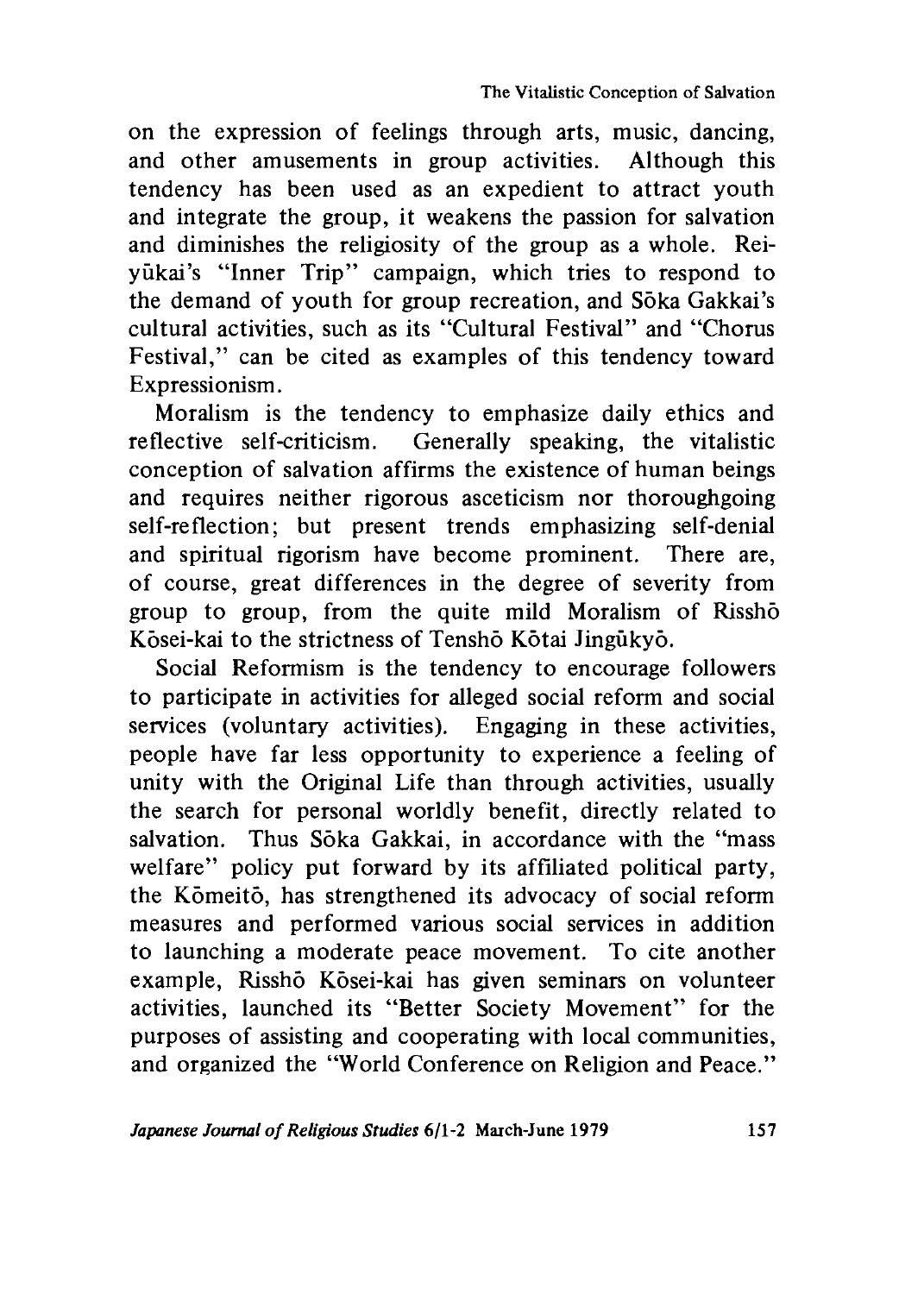*2. Appearance of new conceptions of salvation.* New conceptions of salvation are of two types, one reflecting an Eschatological Fundamentalism and the other Counterculturism.

Eschatological Fundamentalism holds a pessimistic view of the world and emphasizes a dualistic confrontation between right and wrong. The anticipation of "the end of the world" and the millennium to come stem from its rejection of secular society as corrupted. The world and human beings are seen as fundamentally evil, and it is thought that only serious reflection and inner faith can lead to salvation. Myōshinkō, a group vehemently antagonistic to Sōka Gakkai in spite of adherence to the same Nichiren Shōshū tradition, and Christian sects such as the Unification Church and the Watchtower movement, can be classified under this heading. It should be noted that recently these groups have been growing rapidly through active, albeit small-scale, propagation.

Counterculturism, developed in large part by youth, is a reaction to the dominant rationalistic culture of modern society. It attaches special importance either to sensitivity and nature or to supernaturalness and mystery. The emphasis on sensitivity and nature can be seen in the espousal of religious communes active after the setback of the student movement in the late 1960s, while the tendency toward supernaturalness and mystery can be seen in the activities of such groups as Shinreikyo, GLA,and Sekai Mahikari Bunmei Kyōdan. These groups regard faith healing and miracles as simply the manifestation of a force struggling against the stifling rationality of modern society, not as benefits from the Original Life. To be sure, the influence of vitalism is recognizable in both trends of Counterculturism, but the main motif is denial of rationalism and modern culture, a denial inconsistent with the vitalistic conception of salvation with its relatively optimistic view of modernity.

*3. Sociocultural background of the crisis.* We should point 158 *Japanese Journal of Religious Studies* 6/1-2 March-June 1979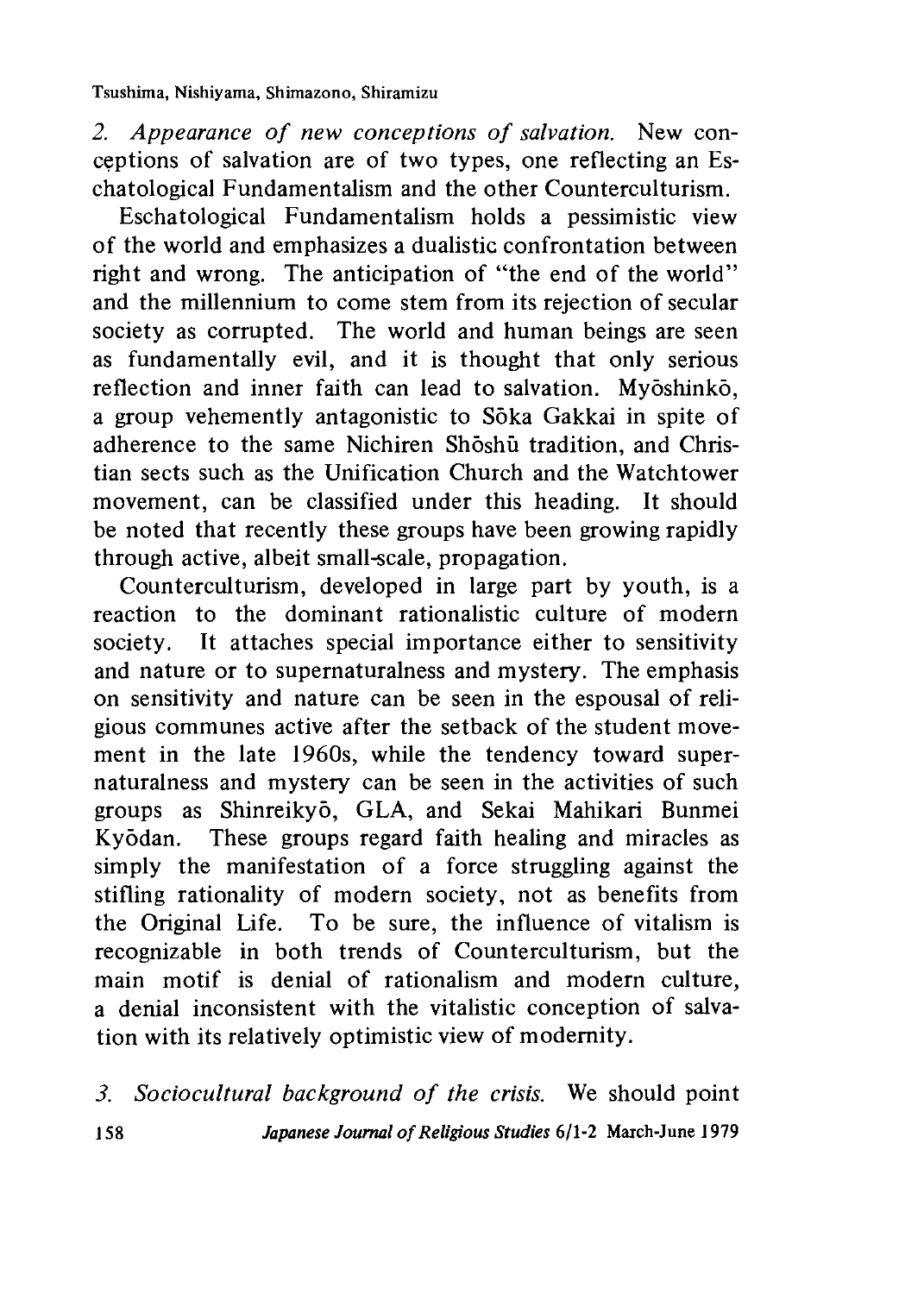out, in brief, sociocultural factors that have brought about and promoted the above mentioned crisis in the vitalistic conception of salvation. This will be related to what is held to be the last phase of modernization in Japan, the stage of "rapid economic growth" that occurred in the 1960s. Firstly, there was a profound transformation from a mentality based upon the cultural background of an agricultural society to one which reflected the rapid and wide urbanization produced by "rapid economic growth." An important outcome of urbanization was the marked decline in the appreciation of nature's fertility. Secondly, there was an improvement in the standard of living, medical treatment, and social welfare on the one hand, and a more thoroughgoing penetration of the mass media and a rise in the level of education on the other. The first set of changes has made naive belief in the deities of folk religion less plausible. Of the four previously mentioned tendencies indicating the weakening of vitalism, Culturism can be regarded as an attempt to restore plausibility to teachings, while Expressionism, Moralism, and Social Reformism may be understood as attempts to compensate for the general loss of interest in seeking worldly benefit through religion. Thirdly, the costs of "rapid economic growth" have been the pollution and destruction of nature and an increase in the feeling of alienation which resulted from the development of a bureaucratic society. Moreover, there was a gradual decrease in chances for upward mobility with the end of this period of growth. Observation of these phenomena has engendered the feeling that the progress and prosperity of society has come to a standstill. This dim view of society has counteracted the optimistic view of increasing aggrandizement and of liberation from authority, which were conductive to the spread of the vitalistic conception of salvation. Eschatological Fundamentalism and Counterculturism which reject rationalism and modern culture can be regarded as responses to such a critical view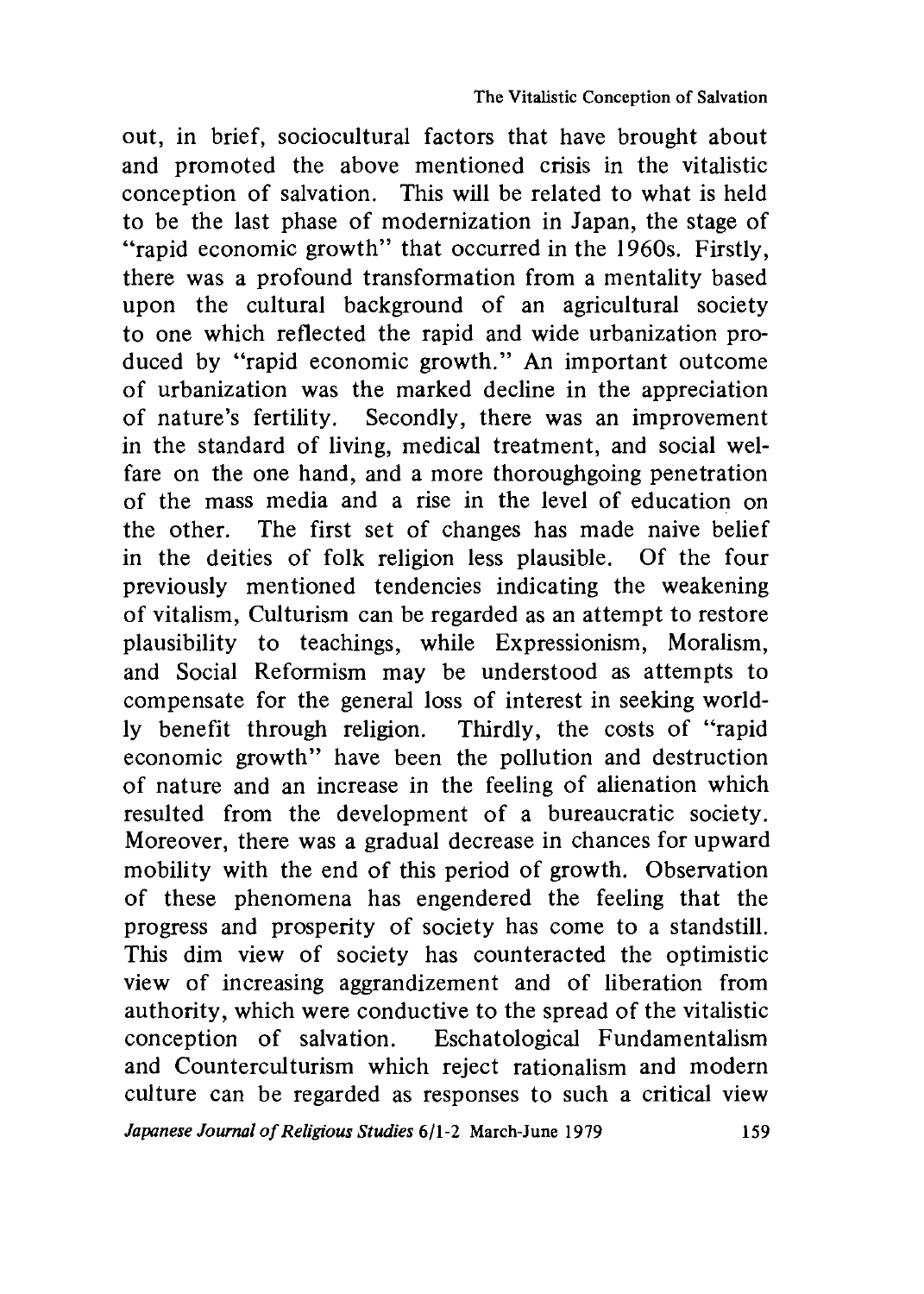of contemporary Japanese society.

### **CONCLUSION**

We have, admittedly, been unable to present a thorough analysis of the structure of the vitalistic conception of salvation in Japanese New Religions. It is clear that we have merely presented an outline of it and that further studies are required. What has been shown in this paper is that salvation and worldly benefit are conjoined without contradiction in Japanese New Religions by means of the vitalistic conception of salvation. Moreover, we have suggested possible reasons for the appearance and popularity of this conception in modern Japanese society and described the crisis it faces today.

Although we have limited our discussion to the Japanese New Religions, we do not assume that the vitalistic conception of salvation is unique to them. Rather, we believe that similar conceptions of salvation and similar forms of religious consciousness may be found in other parts of the world and in different periods of world history. Therefore, comparative studies are desirable.

The following three comparisons should be relevant and instructive for the sociology of religion. Firstly, a comparison with other Japanese religions: this would include an analysis of how vitalistic elements are contained in each level of the Japanese religious tradition *—* such as folk belief, folk religion, and the refined doctrines of Buddhism and Shintoism; and also an examination of how their respective conceptions of salvation, if any, are related to vitalism. Secondly, a comparison with modern religious movements from a world-wide perspective: we subspect that in those movements largely concerned with worldly benefit, for which B. Wilson has coined the terms "thaumaturgist" and "manipulationist," and especially in those of the third world countries, similar conceptions of salvation may be discovered. Thirdly, a comparison with cult movements in contemporary advanced